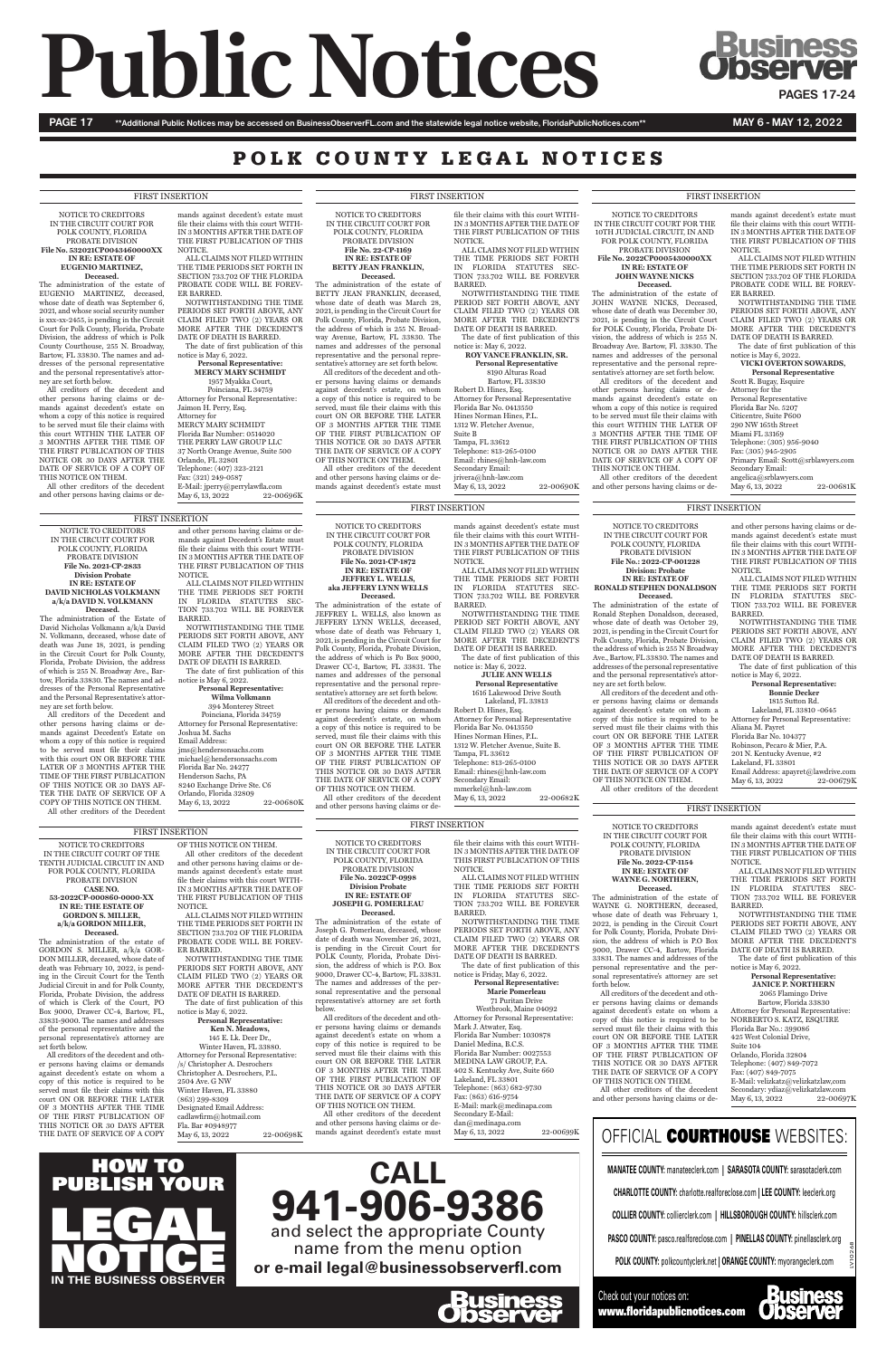## 18 BUSINESS OBSERVER **POLK COUNTY** MAY 6 - MAY 12, 2022

NOTICE OF ACTION IN THE CIRCUIT COURT OF THE TENTH JUDICIAL CIRCUIT OF FLORIDA IN AND FOR POLK COUNTY **CASE NO. 53-2022-CA-000667 GROW FINANCIAL FEDERAL CREDIT UNION, Plaintiff vs.** 

### **DANNY J. O'BYRNE, et al.**

**Defendants.** To the following Defendant(s): ANY AND ALL UNKNOWN PARTIES CLAIMING BY, THROUGH, UNDER, AND AGAINST THE ESTATE OF WALTER J. O'BYRNE, WHETHER SAID UNKNOWN PARTIES MAY CLAIM AN INTEREST AS SPOUSES, HEIRS, DEVISEES, GRANTEES, OR OTHER CLAIMANTS

ADDRESS: UNKNOWN

YOU ARE NOTIFIED that an action for Foreclosure of Mortgage on the fol-

lowing described property: LOT 16, BLOCK 5, MANN AND CREEL SUBDIVISION, AC-CORDING TO THE MAP OR PLAT THEREOF AS RECORD-ED IN PLAT BOOK 8, PAGE 25, OF THE PUBLIC RECORDS OF POLK COUNTY, FLORI-DA, LESS THE EAST 65 FEET THEREOF.

has been filed against you and you are required to serve a copy of you written defenses, if any, to it on McCalla Raymer Leibert Pierce, LLC Morgan B. Lea, Attorney for Plaintiff, whose address is 225 East Robinson Street, Suite 155, Orlando, FL 32801 on or before

who needs any accommodation in order to participate in this proceeding, you are entitled, at no cost to you, to the provision of certain assistance. Please contact the Office of the Court Administrator, 255 N. Broadway Avenue, Bartow, Florida 33830, (863) 534-4686, at least 7 days before your scheduled court appearance, or immediately upon receiving this notification if the time before the scheduled appearance is less than 7 days; if you are hearing or voice impaired, call 711.

Dated at Winter Haven Florida, this April day of 28, 2022 RODRIGUEZ MARCOS A<br>May 6, 2022 22-00686K May 6, 2022

Dated at Winter Haven Florida, this April day of 28, 2022 HERNDON JUAN RAMOND May 6, 2022 22-00687K

Dated at Lakeland Florida, this April day of 28, 2022 AVANT-GARDE LEADERSHIP<br>May 6, 2022 22-00688K May 6, 2022

WITNESS my hand and seal of this Court this 25th day of April, 2022. Stacy M. Butterfield Clerk of the Court (SEAL) By: Lori Armijo As Deputy Clerk Submitted by: MCCALLA RAYMER LEIBERT PIERCE, LLC 225 E. Robinson St. Suite 155 Orlando, FL 32801 Phone: (407) 674-1850 Email: MRService@mccalla.com 6936380 21-00271-1

May 6, 13, 2022 22-00677K

Dated at Mulberry Florida, this April day of 28, 2022 CLARKES HAIR DESIGN INC May 6, 2022 22-00689K

### FIRST INSERTION

### FIRST INSERTION

Notice Under Fictitious Name Law Pursuant to Section 865.09, Florida Statutes

NOTICE IS HEREBY GIVEN that the undersigned, desiring to engage in business under the fictitious name of VIAJA POR TODO EL MUNDO TRAVEL : Located at 120 W Central Ave Ste 5 : Polk County in the City of Winter Haven : Florida, 33880-6313 intends to register the said name with the Division of Corporations of the Florida Department of State, Tallahassee, Florida.

### FIRST INSERTION Notice Under Fictitious Name Law Pursuant to Section 865.09, Florida Statutes

NOTICE IS HEREBY GIVEN pursuant to order rescheduling foreclosure sale or Final Judgment, entered in Civil Case No. 2018-CA-002007 of the Circuit Court of the 10th Judicial Circuit in and for Polk County, Florida, wherein Wells Fargo Bank, National Association as successor by merger to Wachovia Bank, National Association, Plaintiff and Michael Todd Norris a/k/a Michael T. Norris are defendant(s), I, Clerk of Court, Stacy M. Butterfield, will sell to the highest and best bidder for cash at www.polk.realforeclose.com at 10:00 A.M. on July 19, 2022, the following described property as set forth in said Final Judgment, to-wit:

> NOTICE IS HEREBY GIVEN that the undersigned, desiring to engage in business under the fictitious name of GLO #1 FISHING CHARTER : Located at 504 Avenue N SE : Polk County in the City of Winter Haven : Florida, 33880- 4443 intends to register the said name with the Division of Corporations of the Florida Department of State, Tallahassee, Florida.

### FIRST INSERTION

Notice Under Fictitious Name Law Pursuant to Section 865.09, Florida Statutes NOTICE IS HEREBY GIVEN that the undersigned, desiring to engage in

### Submitted By: ATTORNEY FOR PLAINTIFF. LOGS LEGAL GROUP LLP 2424 North Federal Highway, Suite 360 Boca Raton, Florida 33431 (561) 998-6700 (561) 998-6707 17-307238 FC01 WEQ  $\frac{1}{22}$  May 6, 13, 2022 22-00674K

business under the fictitious name of DAVID O. LEADERSHIP : Located at 6835 Lakeland Highlands Rd : Polk County in the City of Lakeland : Florida, 33813-3843 intends to register the said name with the Division of Corporations of the Florida Department of State, Tallahassee, Florida.

Notice Under Fictitious Name Law Pursuant to Section 865.09,

Florida Statutes NOTICE IS HEREBY GIVEN that the undersigned, desiring to engage in business under the fictitious name of CLARKES COSMETOLOGY SCHOOL : Located at 4086 Sundance Place Loop : Polk County in the City of Mulberry : Florida, 33860-0150 intends to register the said name with the Division of Corporations of the Florida Department of State, Tallahassee, Florida.

Dated: April 27, 2022 FLORIDA COMMUNITY LAW GROUP, P.L. Attorneys for Plaintiff 1855 Griffin Road, Suite A-423 Dania Beach, FL 33004 Tel: (954) 372-5298 Fax: (866) 424-5348 Email: jared@flclg.com By: /s/ Jared Block Jared Block, Esq. Florida Bar No. 90297 May 6, 13, 2022 22-00675K

NOTICE OF SALE IN THE CIRCUIT COURT OF THE TENTH JUDICIAL CIRCUIT IN AND FOR POLK COUNTY, FLORIDA CIVIL ACTION **Case #: 2018-CA-002007 DIVISION: 7 Wells Fargo Bank, National Association as successor by merger to Wachovia Bank, National Association Plaintiff, -vs.- Michael Todd Norris a/k/a Michael T. Norris; Unknown Spouse of Michael Todd Norris a/k/a Michael T. Norris; Clerk of Circuit Court of Polk County, Florida; Unknown Parties in Possession #1, If living, and all Unknown Parties claiming by, through, under and against the above named Defendant(s) who are not known to be dead or alive, whether said Unknown Parties may claim an interest as Spouse, Heirs, Devisees, Grantees, or Other Claimants; Unknown Parties in Possession #2, If living, and all Unknown Parties claiming by, through, under and against the above named Defendant(s) who are not known to be dead or alive, whether said Unknown Parties may claim an interest as Spouse, Heirs, Devisees, Grantees, or Other Claimants Defendant(s).**

Attorney for Plaintiff Phone: 407-956-1080 (00143473.1) May 6, 13, 2022 22-00676K

COMMENCE AT A POINT 1854 FEET EAST OF THE SOUTHWEST CORNER OF SECTION 25, TOWNSHIP 26 SOUTH, RANGE 24 EAST, POLK COUNTY, FLORIDA, THENCE RUN N 01°02'00" E, A DISTANCE OF 60 FEET TO THE POINT OF BEGINNING, THENCE RUN N 89°58'08" W, A DISTANCE OF 210.04 FEET, THENCE RUN N 01°03'48" E, A DISTANCE OF 265.00 FEET, THENCE S 89°58'08" E, A DISTANCE OF 100.00 FEET, THENCE S 61°46'57" E, A DISTANCE OF 123.51 FEET; THENCE S 01°02'00" W, A DIS-TANCE OF 206.69 FEET TO THE POINT OF BEGINNING. ANY PERSON CLAIMING AN IN-TEREST IN THE SURPLUS FROM THE SALE, IF ANY, OTHER THAN THE PROPERTY OWNER AS OF THE DATE OF THE LIS PENDENS MUST FILE A CLAIM NO LATER THAN THE DATE THAT THE CLERK REPORTS THE FUNDS AS UNCLAIMED. If you are a person with a disability

Dated this 2 day of May, 2022. ROBERTSON, ANSCHUTZ, SCHNEID, CRANE & PARTNERS, PLLC Attorney for Plaintiff 6409 Congress Ave., Suite 100 Boca Raton, FL 33487 Telephone: 561-241-6901 Facsimile: 561-997-6909 Service Email: flmail@raslg.com By: \S\Ashley Bruneus Ashley Bruneus, Esquire Florida Bar No. 1017216 Communication Email: ashbruneus@raslg.com 19-406203 - CaB May 6, 13, 2022 22-00692K

who needs any accommodation in order to participate in this proceeding, you are entitled, at no cost to you, to the provision of certain assistance. Please contact the Office of the Court Administrator, 255 N. Broadway Avenue, Bartow, Florida 33830, (863) 534-4686, at least 7 days before your scheduled court appearance, or immediately upon receiving this notification if the time before the scheduled appearance is less than 7 days; if you are hearing or voice impaired, call 711.

NOTICE OF SALE

PURSUANT TO CHAPTER 45 IN THE CIRCUIT COURT OF THE 10TH JUDICIAL CIRCUIT, IN AND FOR POLK COUNTY, FLORIDA

**CASE NO. 2021CA002356000000 NATURES RESERVE OF POLK COUNTY HOMEOWNERS ASSOCIATION INC, a Florida non-profit Corporation, Plaintiff, vs.**

**THE UNKNOWN HEIRS, BENEFICIARIES, DEVISEES, GRANTEES, ASSIGNEES, LIENORS, CREDITORS, TRUSTEES, OR OTHER CLAIMANTS CLAIMING BY, THROUGH, UNDER, OR AGAINST FRANCIS JOSPEH NEUMAN, DECEASED, et al, Defendant(s).**

> DATED May 2, 2022. By: /s/ Ian Dolan Ian C. Dolan Florida Bar No.: 757071 Roy Diaz, Attorney of Record Florida Bar No. 767700 Diaz Anselmo & Associates, P.A. Attorneys for Plaintiff 499 NW 70th Ave., Suite 309 Fort Lauderdale, FL 33317 Telephone: (954) 564-0071 Facsimile: (954) 564-9252 Service E-mail: answers@dallegal.com 1691-179401 / BJB May 6, 13, 2022 22-00693K

NOTICE IS HEREBY GIVEN pursuant to Final Judgment of Foreclosure dated April 25, 2022 in Case No. 2021CA002356000000 in the Circuit Court in and for Polk County, Florida wherein NATURES RESERVE OF POLK COUNTY HOMEOWNERS AS-SOCIATION INC, a Florida non-profit Corporation, is Plaintiff, and THE UNKNOWN HEIRS, BENEFICIA-RIES, DEVISEES, GRANTEES, AS-SIGNEES, LIENORS, CREDITORS, TRUSTEES, OR OTHER CLAIM-ANTS CLAIMING BY, THROUGH, UNDER, OR AGAINST FRANCIS JOSPEH NEUMAN, DECEASED, et al, is the Defendant, I will sell to the highest and best bidder for cash at: 10:00 A.M. (Eastern Time) on MAY 31, 2022. ( ) www.polk.realforeclose. com the Clerk's website for online auctions after first given notice as required by Section 45.031, Florida Statutes, the following described real property as set forth in the Final Judgment, to wit: LOT 65, NATURES RESERVE PHASE ONE, AS PER PLAT THEREOF, RECORDED IN PLAT BOOK 162, PAGE 47- 49, INCLUSIVE, OF THER PUBLIC RECORDS OF POLK COUNTY, FLORIDA.

A/K/A: 118 FLATWOODS LOOP, DAVENPORT, FL 33837. ANY PERSON CLAIMING AN IN-TEREST IN THE SURPLUS FROM THE SALE, IF ANY, OTHER THAN THE PROPERTY OWNER AS OF THE DATE OF THE LIS PENDENS MUST FILE A CLAIM BEFORE THE CLERK REPORTS THE SURPLUS AS UNCLAIMED.

12425 28th Street North, Suite 200 St. Petersburg, FL 33716 Telephone No. (727) 536-4911 Attorney for the Plaintiff Isabel López Rivera FL Bar: 1015906 1000007139 May 6, 13, 2022 22-00694K

If you are a person with a disability who needs any accommodation in order to participate in this proceeding, you are entitled, at no cost to you, to the provision of certain assistance. Please contact the Office of the Court Administrator, 255 N. Broadway Avenue, Bartow, Florida 33830, (863) 534-4686, at least 7 days before your scheduled court appearance, or immediately upon receiving this notification if the time before the scheduled appearance is less than 7 days; if you are hearing or voice impaired, call 711.

tion, the Polk County Clerk of Court will sell to the highest bidder for cash at Polk, Florida, on May 27, 2022, at 10:00 AM, at www.polk.realforeclose.com for the following described property: Lots 483, 484 and 485, South

Lake Wales Unit Number Six, according to the plat thereof recorded in Plat Book 43, Page 1, Public Records of Polk County

NOTICE OF FORECLOSURE SALE IN THE CIRCUIT COURT OF THE TENTHJUDICIAL CIRCUIT IN AND FOR POLKCOUNTY, FLORIDA

**CASE NO.: 2021-CA-000939 ALDEA RESERVE HOME OWNERS ASSOCIATION, a Florida not for profit corporation, Plaintiff, vs. NOEL CHRISTOPHER CAVEN;** 

**YENNY RAQUEL PENA; MORTGAGE ELECTRONIC REGISTRATION SYSTEMS, INC.; VANESSA CAVEN; UNKNOWN TENANT ONE; UNKNOWN TENANT TWO, Defendants.**

> FBN: 740896 Our Case #: 18-002023-FNMA-FST\532019CA000726000000\LCS May 6, 13, 2022 22-00695K

Notice is hereby given that pursuant to a Final Judgment of Foreclosure dated April 14, 2022, and entered herein, the property situated in Polk County, Florida, to wit:

Lot 5, ALDEA RESERVE, according to the plat thereof as recorded in Plat Book 135, Page 23, Public Records of Polk County, Florida, a/k/a 150 Granada Boulevard,

Davenport, FL 33837

will be sold to the highest and best bidder at https://www.polk.realforeclose. com at 10:00 a.m. on this on this 31st day of May, 2022. Any person claiming an interest in

the surplus from the sale, if any, other provision of certain assistance. Please

than the property owner as of the date of the lis pendens, must file a claim within sixty (60) days after the sale. If you are a person with a disability who needs any accommodation in order to participate in this proceeding, you are entitled, at no cost to you, to the

3710 NE 86th Lane Anthony, Florida 32617 Attorney for Personal Representative: Thomas Francis Root III, Florida Bar No. 0846181 4239 SW 50th Circle Ocala, Florida 34474 Telephone: (352) 362-2306 May 6, 13, 2022 22-00678K

contact the Office of the Court Administrator, 255 N. Broadway Avenue, Bartow, Florida 33830, (863) 534-4686, at least 7 days before your scheduled court appearance, or immediately upon receiving this notification if the time before the scheduled appearance is less than 7 days; if you are hearing or voice impaired, call 711. Submitted by: Neil A. Saydah, Esquire Florida Bar No. 0011415 Anthony T. Paris, III, Esquire Florida Bar No.: 127186 Saydah Law Firm 7250 Red Bug Lake Road, Suite 1012 Oviedo, Florida 32765

NOTICE OF FORECLOSURE SALE IN THE CIRCUIT COURT OF THE TENTH JUDICIAL CIRCUIT IN AND FOR POLK COUNTY, FLORIDA

**CASE NO. 2020CA000358000000**

### **PHH MORTGAGE CORPORATION, Plaintiff, vs. FRANK SOWERS AND ALTA COLEMAN, et al.**

**Defendant(s).** NOTICE IS HEREBY GIVEN pursuant to a Final Judgment of Foreclosure dated April 18, 2022, and entered in 2020CA000358000000 of the Circuit Court of the TENTH Judicial Circuit in and for Polk County, Florida, wherein PHH MORTGAGE CORPORATION is the Plaintiff and FRANK SOW-

ERS and ALTA COLEMAN are the Defendant(s). Stacy M. Butterfield as the Clerk of the Circuit Court will sell to the highest and best bidder for cash at www.polk.realforeclose.com, at 10:00 AM, on May 23, 2022, the following described property as set forth in said

Final Judgment, to wit: LOT 8, BLOCK B, STRAW-BERRY HILL SUBDIVISION, ACCORDING TO THE PLAT THEREOF, RECORDED IN PLAT BOOK 41, PAGE 3, OF THE PUBLIC RECORDS OF POLK COUNTY, FLORIDA. Property Address: 3109 STRAW-BERRY LN, LAKELAND, FL 33801

Any person claiming an interest in the

surplus from the sale, if any, other than

the property owner as of the date of the lis pendens must file a claim in accordance with Florida Statutes, Section 45.031. If you are a person with a disability

who needs any accommodation in order to participate in this proceeding, you are entitled, at no cost to you, to the provision of certain assistance. Please contact the Office of the Court Administrator, 255 N. Broadway Avenue, Bartow, Florida 33830, (863) 534-4686, at least 7 days before your scheduled court appearance, or immediately upon receiving this notification if the time before the scheduled appearance is less than 7 days; if you are hearing or voice impaired, call 711.

### RE-NOTICE OF SALE PURSUANT TO CHAPTER 45 IN THE CIRCUIT COURT OF THE TENTH JUDICIAL CIRCUIT IN AND FOR POLK COUNTY, FLORIDA. CIVIL DIVISION **CASE NO. 2018 CA 004814 FLAGSTAR BANK, FSB ,**

**Plaintiff, vs. SHAWN W. THOMAS; JESSICA D. THOMAS UNKNOWN TENANT NO. 1; UNKNOWN TENANT NO. 2; and ALL UNKNOWN PARTIES** 

### **CLAIMING INTERESTS BY, THROUGH, UNDER OR AGAINST A NAMED DEFENDANT TO THIS ACTION, OR HAVING OR CLAIMING TO HAVE ANY RIGHT, TITLE OR INTEREST IN THE PROPERTY HEREIN DESCRIBED, Defendant(s).** NOTICE IS HEREBY GIVEN pursu-

ant to an Order or Summary Final Judgment of foreclosure dated March 10, 2020 and an Order Canceling and Resetting Foreclosure Sale dated April 25, 2022 and entered in Case No. 2018 CA 004814 of the Circuit Court in and for Polk County, Florida, wherein FLAGSTAR BANK, FSB is Plaintiff and SHAWN W. THOMAS; JESSICA D. THOMAS UNKNOWN TENANT NO. 1; UNKNOWN TENANT NO. 2; and ALL UNKNOWN PARTIES CLAIM-ING INTERESTS BY, THROUGH, UNDER OR AGAINST A NAMED DEFENDANT TO THIS ACTION, OR HAVING OR CLAIMING TO HAVE ANY RIGHT, TITLE OR INTEREST IN THE PROPERTY HEREIN DE-SCRIBED, are Defendants, STACY M. BUTTERFIELD, Clerk of the Circuit Court, will sell to the highest and best bidder for cash online at www.polk.realforeclose.com, 10:00 a.m., on May 31, 2022, the following described property as set forth in said Order or Final Judgment, to-wit: THE NORTH 1/2 OF LOT 1,

THE NORTH 1/2 OF LOT 2 AND THE NORTH 1/2 OF LOT 3, BLOCK 2, TOWN OF KINGS-

FORD, ACCORDING TO THE MAP OR PLAT THEREOF, AS RECORDED IN PLAT BOOK 1, PAGE 32B, OF THE PUBLIC RECORDS OF POLK COUNTY, FLORIDA AND THE NORTH 1/2 OF THE WEST 1/2 OF CLOSED HENDRICKS AVENUE LYING BETWEEN BLOCKS 1 AND 2.

ANY PERSON CLAIMING AN IN-TEREST IN THE SURPLUS FROM THE SALE, IF ANY, OTHER THAN

THE PROPERTY OWNER AS OF THE DATE OF THE LIS PENDENS MUST FILE A CLAIM BEFORE THE CLERK REPORTS THE SURPLUS AS UNCLAIMED. THE COURT, IN ITS DESCRETION, MAY ENLARGE THE TIME OF THE SALE. NOTICE OF THE CHANGED TIME OF SALE SHALL BE PUBLISHED AS PROVID-ED HEREIN.

If you are a person with a disability who needs any accommodation in order to participate in this proceeding, you are entitled, at no cost to you, to the provision of certain assistance. Please contact the Office of the Court Administrator, 255 N. Broadway Avenue, Bartow, Florida 33830, (863) 534-4686, at least 7 days before your scheduled court appearance, or immediately upon receiving this notification if the time before the scheduled appearance is less than 7 days; if you are hearing or voice impaired, call 711.

NOTICE OF SALE IN THE CIRCUIT COURT OF THE TENTH JUDICIAL CIRCUIT IN AND FOR POLK COUNTY, FLORIDA **CASE NO.** 

**532021CA002395000000**

**MIDFIRST BANK Plaintiff, v.**

**ANTONIO MENDEZ; NOEMI MENDEZ A/K/A NOEMI CLEMENTE; UNKNOWN TENANT 2; UNKNOWN TENANT 1; ASSOCIATION OF POINCIANA VILLAGES, INC.; POINCIANA VILLAGE THREE ASSOCIATION, INC.**

### **Defendants.**

Notice is hereby given that, pursuant to the Final Judgment of Foreclosure entered on January 14, 2022, in this cause, in the Circuit Court of Polk County, Florida, the office of Stacy M. Butterfield, Clerk of the Circuit Court, shall sell the property situated in Polk County, Florida, described as: LOT 1, BLOCK 710, POIN-

CIANA NEIGHBORHOOD 5 NORTH, VILLAGE 3, AC-CORDING TO THE PLAT THEREOF RECORDED IN PLAT BOOK 54, PAGES 27 THROUGH 42, IN THE PUB-LIC RECORDS OF POLK COUNTY, FLORIDA. a/k/a 701 PELICAN CT, POIN-CIANA, FL 34759-4540 at public sale, to the highest and best

bidder, for cash, online at www.polk. realforeclose.com, on June 10, 2022 beginning at 10:00 AM.

Any person claiming an interest in the surplus from the sale, if any, other than the property owner as of the date of the lis pendens must file a claim before the clerk reports the surplus as unclaimed.

If you are a person with a disability who needs any accommodation in order to participate in this proceeding, you are entitled, at no cost to you, to the provision of certain assistance. Please contact the Office of the Court Administrator, 255 N. Broadway Avenue, Bartow, Florida 33830, (863) 534-4686, at least 7 days before your scheduled court appearance, or immediately upon receiving this notification if the time before the scheduled appearance is less than 7 days; if you are hearing or voice

impaired, call 711.

Dated at St. Petersburg, Florida this 3rd day of May, 2022. eXL Legal, PLLC Designated Email Address: efiling@exllegal.com

NOTICE OF FORECLOSURE SALE IN THE CIRCUIT COURT OF THE TENTH JUDICIAL CIRCUIT, IN AND FOR POLK COUNTY, FLORIDA. **CASE No. 532019CA000726000000 LOANCARE, LLC, PLAINTIFF, VS. RAYMEL REYES A/K/A RAYMEL F. REYES A/K/A RAYMEL REYES VELAZQUEZ, ET AL. DEFENDANT(S).** NOTICE IS HEREBY GIVEN pursuant to the Final Judgment of Foreclosure dated April 22, 2022 in the above ac-

Florida

Any person claiming an interest in the surplus from the sale, if any, other than the property owner as of the date of the lis pendens must file a claim before the

clerk reports the surplus as unclaimed. The Court, in its discretion, may enlarge the time of the sale. Notice of the changed time of sale shall be published as provided herein.

If you are a person with a disability who needs any accommodation in order to participate in this proceeding, you are entitled, at no cost to you, to the provision of certain assistance. Please contact the Office of the Court Administrator, 255 N. Broadway Avenue, Bartow, Florida 33830, (863) 534-4686, at least 7 days before your scheduled court appearance, or immediately upon receiving this notification if the time before the scheduled appearance is less than 7 days; if you are hearing or voice impaired, call 711. Tromberg, Morris & Poulin, PLLC Attorney for Plaintiff 1515 South Federal Highway, Suite 100 Boca Raton, FL 33432 Telephone #: 561-338-4101 Fax #: 561-338-4077 Email: eservice@tmppllc.com By: Stephen M. Weinstein, Esq.

NOTICE TO CREDITORS IN THE CIRCUIT COURT FOR POLK COUNTY FLORIDA PROBATE DIVISION **File No. 532022CP000532000XX IN RE: ESTATE OF GAIL ELAINE ROUBAUD, aka GAIL E. ROUBAUD Deceased.**

The administration of the estate of GAIL ELAINE ROUBAUD, deceased, whose date of death was January 9, 2022, File Number 532022CP000532000XX, is pending in the Circuit Court for Polk County, Florida, Probate Division, the address of which is Drawer CC-4, P.O. Box 9000, Bartow, Florida 33831-9000. The names and addresses of the personal representative and the personal representative's attorney are set forth below.

All creditors of the decedent and other persons having claims or demands against decedent's estate on whom a copy of this notice has been served must file their claims with this court WITHIN THE LATER OF 3 MONTHS AFTER THE DATE OF THE FIRST PUBLICATION OF THIS NOTICE OR 30 DAYS AFTER THE TIME OF SER-VICE OF A COPY OF THIS NOTICE

ON THEM. All other creditors of the decedent and other persons having claims or demands against decedent's estate must file their claims with this court WITH-IN 3 MONTHS AFTER THE DATE OF THE FIRST PUBLICATION OF THIS NOTICE.

ALL CLAIMS NOT FILED WITHIN THE TIME PERIODS SET FORTH IN FLORIDA STATUTES SEC-TION 733.702 WILL BE FOREVER BARRED.

NOTWITHSTANDING THE TIME PERIOD SET FORTH ABOVE, ANY CLAIM FILED TWO (2) YEARS OR MORE AFTER THE DECEDENT'S DATE OF DEATH IS BARRED.

The date of first publication of this notice is May 6, 2022.

### **Personal Representative: Katherine Pratt**

### FIRST INSERTION

FIRST INSERTION

### FIRST INSERTION

### FIRST INSERTION

### FIRST INSERTION

### FIRST INSERTION

### FIRST INSERTION FIRST INSERTION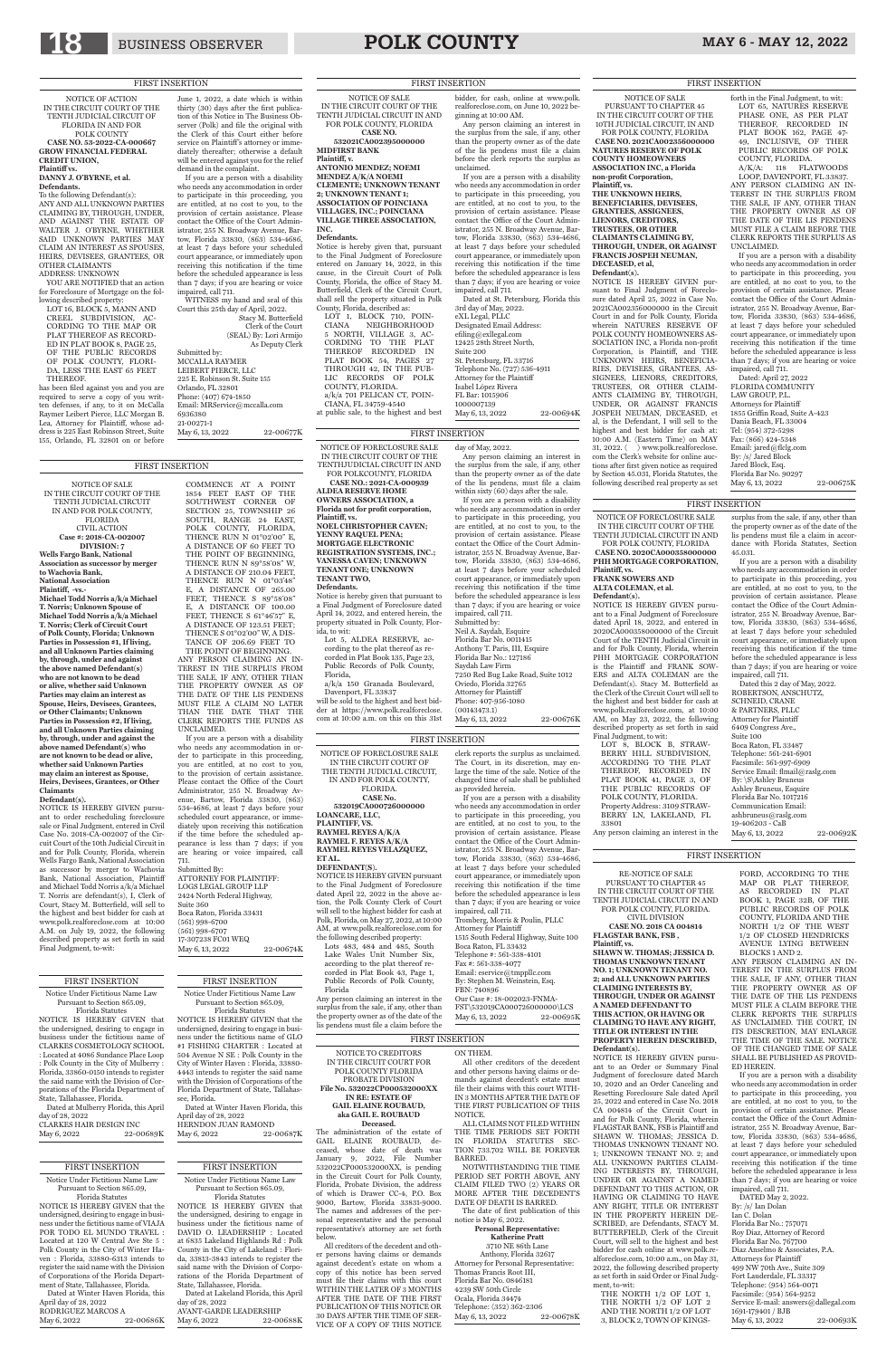## MAY 6 - MAY 12, 2022 **POLK COUNTY** BusinessObserverFL.com **1999**

Prepared by and returned to: Jerry E. Aron, P.A. 2505 Metrocentre Blvd., Suite 301 West Palm Beach, FL 33407 NOTICE OF SALE

Jerry E. Aron, P.A., having street address of 2505 Metrocentre Blvd., Suite 301, West Palm Beach, Florida 33407 is the foreclosure trustee (the "Trustee") of Holiday Inn Club Vacations Incorporated, f/k/a Orange Lake Country Club, Inc., having a street address of 9271 S. John Young Pkwy, Orlando, Fl. 32819 (the "Lienholder") pursuant to Section 721.855 and 721.856, Florida Statutes and hereby provides this Notice of Sale to the below described timeshare interests:

### **Owner Name Address Week/Unit/Interest/Building**

ALFREDO ARGUELLO 11655 FOXFORD, SAN ANTONIO, TX 78253 29/0104 Contract # M93549576, Building 1, Fractional Interest 1.923% HOWARD C ATKINS JR and BENITA ATKINS 301 COUNTY ROAD 893B, ANGLETON, TX 77515 29/0045 Contract # M91829137, Building F, Fractional Interest 1.923% ROBERTO AUGUST and CINDY AUGUST 108 SOMERSET LN, BOLINGBROOK, IL 60440 36/0014 Contract # M93366119, Building B, Fractional Interest 1.923% ISAAC H BEST 8158 S EBERHART AVE, CHICAGO, IL 60619 6/0036 Contract # M93094054, Building E, Fractional Interest 1.923% HENRY A BEUSES-YNCIARTE and RASVERT S CASTILLO-BEUSES 18622 ORONO RIDGE TRL, RICHMOND, TX 77407 48/0070 Contract # M92310075, Building H, Fractional Interest 1.923% ERIC DAUTREMAY and CATHY

CAPONE IRONWORKS HILL RD, BROOKFIELD, CT 06804 and 4103 VICTORIA DR, MOUNT KISCO, NY 10549 3/0028

Contract # M92083491, Building D, Fractional Interest 1.923% SAIED ELSHAER and CANDACE

ELSHAER<br>7618 1 BROOKHAVEN WAY,

CHASE FLD, SHREVEPORT, LA<br>71118 15/0070 15/0070 Contract # M92158925, Building H, Fractional Interest 1.923% BENNIE HARDEN 5812 EVERGLADE RD, DALLAS, TX 75227 31/0018 Contract # M93406645, Building C, Fractional Interest 1.923% TIMOTHY HARDEN 3215 N 65TH AVE, PHOENIX, AZ 85033 19/0023 Contract # M6684707, Building C, Fractional Interest 1.923% JAMES E KENNEDY and JEANENE E DAVIS 9465 CLEARWOOD DR APT 523, HOUSTON, TX 77075 and 146 GRANDVIEW DR, HINESVILLE, GA 31313 39/0045 Contract # M91841273, Building F, Fractional Interest 1.923% ISAAC B LAUDARJI and JANET LAUDARJI 2624 E 74TH ST APT 1, CHICAGO, IL<br>60649 2/0016 60649 2/0016 Contract # M91859166, Building B, Fractional Interest 1.923% DELBERT PHILLIPS 6 CYPRESS POINT LN, EUREKA SPRINGS, AR 72631 4/0065 Contract # M6586624, Building H, Fractional Interest 1.923% JAMES RICHBURG 3762 COUNTY ROAD 4325, OMAHA, TX 75571 17/0006 Contract # M92362457, Building A, Fractional Interest 1.923% MURIEL ROBERTSON 5714 DOOLITTLE BLVD, HOUSTON, TX 77033 51/0010 Contract # M91747631, Building B, Fractional Interest 1.923% TOMAS RUIZ and DEBRA RUIZ 47 PIERPONT ST, PEABODY, MA 01960 and 2229 LAKE OAKS CT, MARTINEZ, CA 94553 18/0021 Contract # M91738324, Building C, Fractional Interest 1.923% CAROL SACHSE 2137 RICHBROOK DR, GARLAND, TX 75044 51/0026 Contract  $*$  M93079841, Building D, Fractional Interest 1.923% RICKEY SIMMONS and BARBARA SIMMONS 2501 YORKTOWN CT, COLLEGE STATION, TX 77845 9/0048 Contract # M92919933, Building F,

SHREVEPORT, LA 71105 and 2204

An Owner may cure the default by paying the total amounts due to Holiday Inn Club Vacations Incorporated, f/k/a Orange Lake Country Club by sending payment of the amounts owed by money order, certified check, or cashier's check to Jerry E. Aron, P.A. at 2505 Metrocentre Blvd., Suite 301, West Palm Beach, Florida 33407, or with your credit card by calling Holiday Inn Club Vacations Incorporated F/K/A Orange Lake Country Club, Inc., at 407-477-7017 or 866-714-8679. at any time before the property is sold and a certificate of sale is issued. A Junior Interest Holder may bid

at the foreclosure sale and redeem the Property per Section 721.855(7)(f) or 721.856(7)(f), Florida Statutes. A Junior Interest Holder may bid at the foreclosure sale and redeem the Property per Section 721.855(7)(f) or 721.856(7) (f), Florida Statutes. TRUSTEE: Jerry E. Aron, P.A. By: Michelle Schreiber Print Name: Michelle Schreiber Title: Authorized Agent FURTHER AFFIANT SAITH NAUGHT. Sworn to and subscribed before me this May 4, 2022, by Michelle Schreiber, as authorized agent of Jerry E. Aron, P.A. who is personally known to me . (Notarial Seal) Print Name: Sherry Jones NOTARY PUBLIC - STATE OF FLORIDA Commission Number: GG175987 My commission expires: 2/28/26 May 6, 13, 2022 22-00703K

Fractional Interest 1.923% JOHNNY V TRAN and ANH NGUYEN 3001 FURNEAUX LN, CARROLLTON, TX 75007 and 2214 SAN SIMEON PL, CARROLLTON, TX 75006 27/0015 Contract # M92889805, Building B, Fractional Interest 1.923% YANIRA VAZQUEZ and GUS LOZANO JR 2709 VERBENA LOOP, KILLEEN, TX 76542 10/0022 Contract # M91774609, Building C, Fractional Interest 1.923% Whose legal descriptions are (the "Property"): The above described Fractional Interest, Use Period No./ Unit No., Building No. of the following described real property: An undivided interest as tenant-in-common in and to the above Unit No. and Building No. of Orlando Breeze Resort, a vacation resort in Polk County, Florida (the "Resort") , according to the Declaration of Restrictions, Covenants and Conditions recorded in Volume 06046, Page 0473 and amended by the Supplemental Declarations recorded in Volume 7612, Page 1623 and Volume 6147, Page 325, Public Records of Polk County, Florida, and any amendments thereto (collectively (the "Declaration") , with the exclusive right to occupy the Unit during the Use Period below, as said Use Period is defined in the Declaration, upon and subject to all the terms, restrictions, covenants, conditions and provisions in the Declaration and any amendments thereto The above described Owners have failed to make the required<br>payments of assessments for payments of assessments common expenses as required by the condominium documents. A claim of lien and assignment thereof

RODNEY E HANY and NANCY HANY 212 LASALLE BLVD, MARQUETTE HEIGHTS, IL 61554 35/0071 Contract  $# 6700315$ , Building

tional Interest 1.923% PAUL OXLEY and BARBARA OX-LEY A/K/A BARBARA L OXLEY and JAMES EDWARD OXLEY and BRIAN PAUL OXLEY AND ELAINE KIMBERLY KEMPISTY AND AN-DREW ROBERT OXLEY A/K/A ANDREW ROBET OXLEY AND JENNIFER ANN MCAVERY A/K/A JENNIFER ANN MCAVEY2 LORD ST, EASTHAMPTON, MA 01027 and 36 GRANT ST, EASTHAMPTON, MA 01027 and 88 NEWELL ST, CHI-COPEE, MA 01013 and 42 GRANT STREET, EASTHAMPTON, MA 24 AMHERST ST., NORTH GRAFTON, MA 0153614/0405 Contract # 6574976, Building , Fractional Interest 1.923% MARK STILLINGS and BARBARA BARNETT STILLINGS408 S SOUTH-

in the amount stated below, and which will accrue the per diem amount stated below, were recorded in the official book and page of<br>the public records of Orange the public records of County, Florida, as stated below:

**Owner Name Lien Doc # Assign Doc # Lien Amt Per Diem**  ARGUELLO 2021188155 2021192203 \$8,334.38 \$ 0.00 ATKINS JR/ATKINS 2021188193 2021192205 \$14,282.83 \$ 0.00 AUGUST/AUGUST 2021188155 2021192203 \$5,710.69 \$ 0.00 BEST 2021188155 2021192203 \$5,730.29 \$ 0.00 BEUSES-YNCIARTE/ CASTILLO-BEUSES 2021188193 2021192205 \$6,771.84 \$ 0.00 DAUTREMAY/CAPONE 2021188193 2021192205 \$2,982.64 \$ 0.00 ELSHAER/ELSHAER 2021188193 2021192205 \$5,331.77 \$ 0.00 **HARDEN** 2021188155 2021192203 \$4,248.03 \$ 0.00 **HARDEN** 2021188193 2021192205 \$5,386.55 \$ 0.00 KENNEDY/DAVIS 2021188193 2021192205 \$5,622.49 \$ 0.00 LAUDARJI/LAUDARJI 2021188193 2021192205 \$5,296.70 \$ 0.00 PHILLIPS 2021188193 2021192205 \$5,695.43 \$ 0.00 RICHBURG 2021188193 2021192205 \$6,101.75 \$ 0.00 ROBERTSON 2021188193 2021192205 \$4,444.76 \$ 0.00 RUIZ/RUIZ 2021188193 2021192205 \$4,284.30 \$ 0.00 **SACHSE** 2021188155 2021192203 \$4,209.92 \$ 0.00 SIMMONS/SIMMONS 2021188155 2021192203 \$2,526.34 \$ 0.00 TRAN/NGUYEN 2021188155 2021192203

 $$9,158.78$ Notice is hereby given that on June 13, \$4,590.90 \$ 0.00 VAZQUEZ/LOZANO JR 2021188193 2021192205

\$4,140.48 \$ 0.00 Notice is hereby given that on 6/13/22, 11:00 a.m., Eastern time, at My Office & More, 122 E. Main Street, Lakeland, FL 33801, the Trustee will offer for sale the above described Property. If you would like to attend the sale but have Covid-19 related travel restrictions, please call Trustee at 561-478-0511.

Jerry E. Aron, P.A. By: Michelle Schreiber Print Name: Michelle Schreiber Title: Authorized Agent FURTHER AFFIANT SAITH NAUGHT. Sworn to and subscribed before me this May 4, 2022, by Michelle Schreiber, as authorized agent of Jerry E. Aron, P.A. who is personally known to me . Print Name: Sherry Jones NOTARY PUBLIC STATE OF FLORIDA Commission Number: GG175987 My commission expires: 2/28/26 May 6, 13, 2022 22-00704K

**Business** 

In order to ascertain the total amount due and to cure the default, please call Holiday Inn Club Vacations Incorporated, f/k/a Orange Lake Country Club, Inc. at 407-477-7017 or 866-714-8679 , before you make any payment.

> TDP File No. 20-008157-1 May 6, 13, 2022 22-00705K

Prepared by and returned to: Jerry E. Aron, P.A. 2505 Metrocentre Blvd., Suite 301 West Palm Beach, FL 33407

NOTICE OF SALE Jerry E. Aron, P.A., having street address of 2505 Metrocentre Blvd., Suite 301, West Palm Beach, Florida 33407 is the foreclosure trustee (the "Trustee") of Holiday Inn Club Vacations Incorporated, f/k/a Orange Lake Country Club, Inc., having a street address of 9271 S. John Young Pkwy, Orlando, Fl. 32819 (the "Lienholder") pursuant to Section

721.855 and 721.856, Florida Statutes and hereby provides this Notice of Sale to the below described timeshare interests: **Owner Name Address**

### **Week/Unit/Interest/Building**

CASEY BIRGE and BETH BIRGE 19719 OAK BRANCH CT, HUMBLE, TX 77346 32/0014

Contract # 6731715, Building , Fractional Interest 0.01923

> eService: servealaw@albertellilaw.com By: /s/ Lynn Vouis Florida Bar #870706 Lynn Vouis, Esq. CT - 18-023668 May 6, 13, 2022 22-00706K

JAMES F. GREEN and NATATERA MARIA GREEN 11 N GARDENS LN, MILTON, VT 05468 and 11 N GARDENS LN, MILTON, VT 05468

17/0404 Contract # 6547717, Building , Fractional Interest 1.923%

GATE DR, NIXA, MO 65714 15/0101 Contract # 6727147, Building , Fractional Interest 1.923%

Whose legal descriptions are (the "Property"): The above described Interest %, Use Period No./Unit No., Unit Type, of the following described real property:

An undivided fractional interest, in the Orlando Breeze Resort timeshare plan, located at 121 Emerald Loop, Davenport, Florida 33897 ('Project"), together with the exclusive right, as among the other Owners of Vacation Ownership Interests in the Unit, to occupy the Unit during Use Period Number, together with an undivided intrest in common elements appurtenant thereto of Orlando Breeze Resort: according to the Declaration of Restrictions, Covenants, and Conditions for Orlando Breeze Resort, recorded in the Official Records Book 06046, Pages 0473-0535, Public Records of Polk County, Florida, as amended from time to time ("Declaration")

The above described Owners have failed to make the payments as required by their promissory note and mortgage recorded in the Official Records Book and Page of the Public Records of Orange County, Florida. The amount secured by the Mortgage and the per diem amount that will accrue on the amount owed are stated below: **Owner Name Mtg.- Orange County Clerk of Court Book/Page/Document # Amount Secured by Mortgage Per Diem** BIRGE/BIRGE N/A, N/A, 2020064589<br>\$10,716.95 \$3.61 \$ 10,716.95 GREEN/GREEN 10423, 922, 2018055938<br>\$23,639.64 \$7.78  $$ 23,639.64$ HANY/HANY N/A, N/A, 2019153950<br>\$17,747.44 \$5.98 \$ 17,747.44 \$ 5.98 OXLEY/OXLEY and OX-LEY/OXLEY and KEMP-ISTY/ OXLEY and MCAV-ERY

 $\begin{array}{lll} 10575, 814, 2018169109 \\ \$~35, 602.17 \end{array} \begin{array}{lll} \text{\$~11.62} \end{array}$  $$35,602.17$ STILLINGS STILLINGS/ BARNETT STILLINGS  $N/A, N/A, 2019257818$ <br> $$9,158.78$ <br> $$2.96$ 

2022, at 11:00 a.m., Eastern time, at My Office & More, 122 E. Main Street, Lakeland, FL 33801, the Trustee will offer for sale the above described Properties. If you intend to attend this sale but are unable to travel due to Covid-19 restrictions, please call the office of Jerry E. Aron, P.A. at 561-478-0511.

In order to ascertain the total amount due and to cure the default, please call Holiday Inn Club Vacations Incorporated, f/k/a Orange Lake Country Club, Inc. at 407-477-7017 or 866-714-8679 , before you make any payment.

An Owner may cure the default by paying the total amounts due to Holiday Inn Club Vacations Incorporated, f/k/a Orange Lake Country Club by sending payment of the amounts owed by money order, certified check, or cashier's check to Jerry E. Aron, P.A. at 2505 Metrocentre Blvd., Suite 301, West Palm Beach, Florida 33407, or with your credit card by calling Holiday Inn Club Vacations Incorporated F/K/A Orange Lake Country Club, Inc., at 407-477-7017 or 866-714-8679. at any time before the property is sold and a certificate of sale is issued.

A Junior Interest Holder may bid at the foreclosure sale and redeem the Property per Section 721.855(7)(f) or 721.856(7)(f), Florida Statutes. TRUSTEE:

FIRST INSERTION

### NOTICE OF FORECLOSURE SALE IN THE CIRCUIT COURT FOR THE TENTH JUDICIAL CIRCUIT IN AND FOR POLK COUNTY, FLORIDA CIRCUIT CIVIL DIVISION

**CASE NO.: 2015CA004560000000 FIRST-CITIZENS BANK & TRUST COMPANY Plaintiff(s), vs.**

**VICTORIA S. STEWART; et al., Defendant(s).**

NOTICE IS HEREBY GIVEN THAT, pursuant to Plaintiff's Final Judgment of Foreclosure entered on March 30, 2022 in the above-captioned action, the Clerk of Court, Stacy M. Butterfield, will sell to the highest and best bidder for cash at www.polk.realforeclose.com in accordance with Chapter 45, Florida Statutes on the 31st day of May, 2022 at 10:00 AM on the following described property as set forth in said Final Judgment of Foreclosure or order, to wit:

Lot 17, Belmont Park, according to map or plat thereof as recorded in Plat Book 152, Page 31 and 32, Public Records of Polk County, Florida.

Property address: 5087 Belmont Park Lane, Mulberry, FL 33860 Any person claiming an interest in the surplus from the sale, if any, other than the property owner as of the date of the lis pendens, must file a claim before the

clerk reports the surplus as unclaimed. If you are a person with a disability who needs any accommodation in order to participate in this proceeding, you are entitled, at no cost to you, to the provision of certain assistance. Please contact the Office of the Court Administrator, 255 N. Broadway Avenue, Bartow, Florida 33830, (863) 534-4686, at least 7 days before your scheduled court appearance, or immediately upon receiving this notification if the time before the scheduled appearance is less than 7 days; if you are hearing or voice impaired, call 711. Respectfully submitted, Heather L. Griffiths PADGETT LAW GROUP HEATHER GRIFFITHS, ESQ. Florida Bar # 91444 6267 Old Water Oak Road, Suite 203 Tallahassee, FL 32312 (850) 422-2520 (telephone) (850) 422-2567 (facsimile) attorney@padgettlawgroup.com Attorney for Plaintiff First-Citizens Bank & Trust Company vs. Victoria S. Stewart

NOTICE OF SALE PURSUANT TO CHAPTER 45 IN THE CIRCUIT COURT OF THE TENTH JUDICIAL CIRCUIT IN AND FOR POLK COUNTY, FLORIDA CIVIL ACTION **CASE NO.: 53-2019-CA-000302**

**CARRINGTON MORTGAGE SERVICES, LLC, Plaintiff, vs. THE UNKNOWN HEIRS, DEVISEES, GRANTEES, ASSIGNEES, LIENORS, CREDITORS, TRUSTEES, OR OTHER CLAIMANTS CLAIMING BY, THROUGH, UNDER, OR AGAINST THE ESTATE OF LINDA C. BITTINGER, DECEASED, et al, Defendant(s).**

NOTICE IS HEREBY GIVEN Pursuant to a Final Judgment of Foreclosure dated April 14, 2022, and entered in Case No. 53-2019-CA-000302 of the Circuit Court of the Tenth Judicial Circuit in and for Polk County, Florida in which Carrington Mortgage Services, LLC, is the Plaintiff and Vernon Thomas, Linda C Bittinger, Robert O Bittinger, are defendants, the Polk County Clerk of the Circuit Court will sell to the highest and best bidder for cash in/on online at online at www.polk.realforeclose. com, Polk County, Florida at 10:00am EST on the May 31, 2022 the following described property as set forth in said Final Judgment of Foreclosure: LOT 43 OF ARIANA'S WEST,<br>ACCORDING TO PLAT ACCORDING TO THEREOF, AS RECORDED IN PLAT BOOK 89, ON PAGES 9 AND 10, OF THE PUBLIC RE-

CORDS OF POLK COUNTY, FLORIDA. TOGETHER WITH THAT CERTAIN 1992 BROO DOU-BLEWIDE MOBILE HOME; INDENTIFICATION NUM-BERS FLFLN33B14630BF AND FLFLN33A14630BF. A/K/A 2519 SEA OATS CIR N, LAKELAND, FL 33815

Any person claiming an interest in the surplus from the sale, if any, other than the property owner as of the date of the Lis Pendens must file a claim before the Clerk reports the surplus as unclaimed.

If you are a person with a disability who needs any accommodation in order to participate in this proceeding, you are entitled, at no cost to you, to the provision of certain assistance. Please contact the Office of the Court Administrator, 255 N. Broadway Avenue, Bartow, Florida 33830, (863) 534- 4686, at least 7 days before your scheduled court appearance, or immediately upon receiving this notification if the time before the scheduled appearance is less than 7 days; if you are hearing or voice impaired, call 711.

Dated this 03 day of May, 2022. ALBERTELLI LAW P. O. Box 23028 Tampa, FL 33623 Tel: (813) 221-4743 Fax: (813) 221-9171



## SAVE TIME - EMAIL YOUR LEGAL NOTICES

Sarasota County • Manatee County • Hillsborough County • Charlotte County Pinellas County • Pasco County • Polk County • Lee County Collier County • Orange County legal@businessobserverfl.com

Wednesday 2pm Deadline for Friday Publication | Wednesday 10am for Thursday Publication in Orange County

LV10268

**MANATEE COUNTY:** manateeclerk.com **| SARASOTA COUNTY:** sarasotaclerk.com

**CHARLOTTE COUNTY:** charlotte.realforeclose.com **| LEE COUNTY:** leeclerk.org

**COLLIER COUNTY:** collierclerk.com **| HILLSBOROUGH COUNTY:** hillsclerk.com

**PASCO COUNTY:** pasco.realforeclose.com | PINELLAS COUNTY: pinellasclerk.org

**POLK COUNTY:** polkcountyclerk.net **| ORANGE COUNTY:** myorangeclerk.com

## OFFICIAL COURTHOUSE WEBSITES:

Check out your notices on: www.floridapublicnotices.com





### FIRST INSERTION FIRST IN EXAMPLE TO A REPORT OF THE SERVICE OF THE SERVICE OF THE SERVICE OF THE SERVICE OF THE SERVICE OF THE SERVICE OF THE SERVICE OF THE SERVICE OF THE SERVICE OF THE SERVICE OF THE SERVICE OF THE SERVI

LV10161

FIRST INSERTION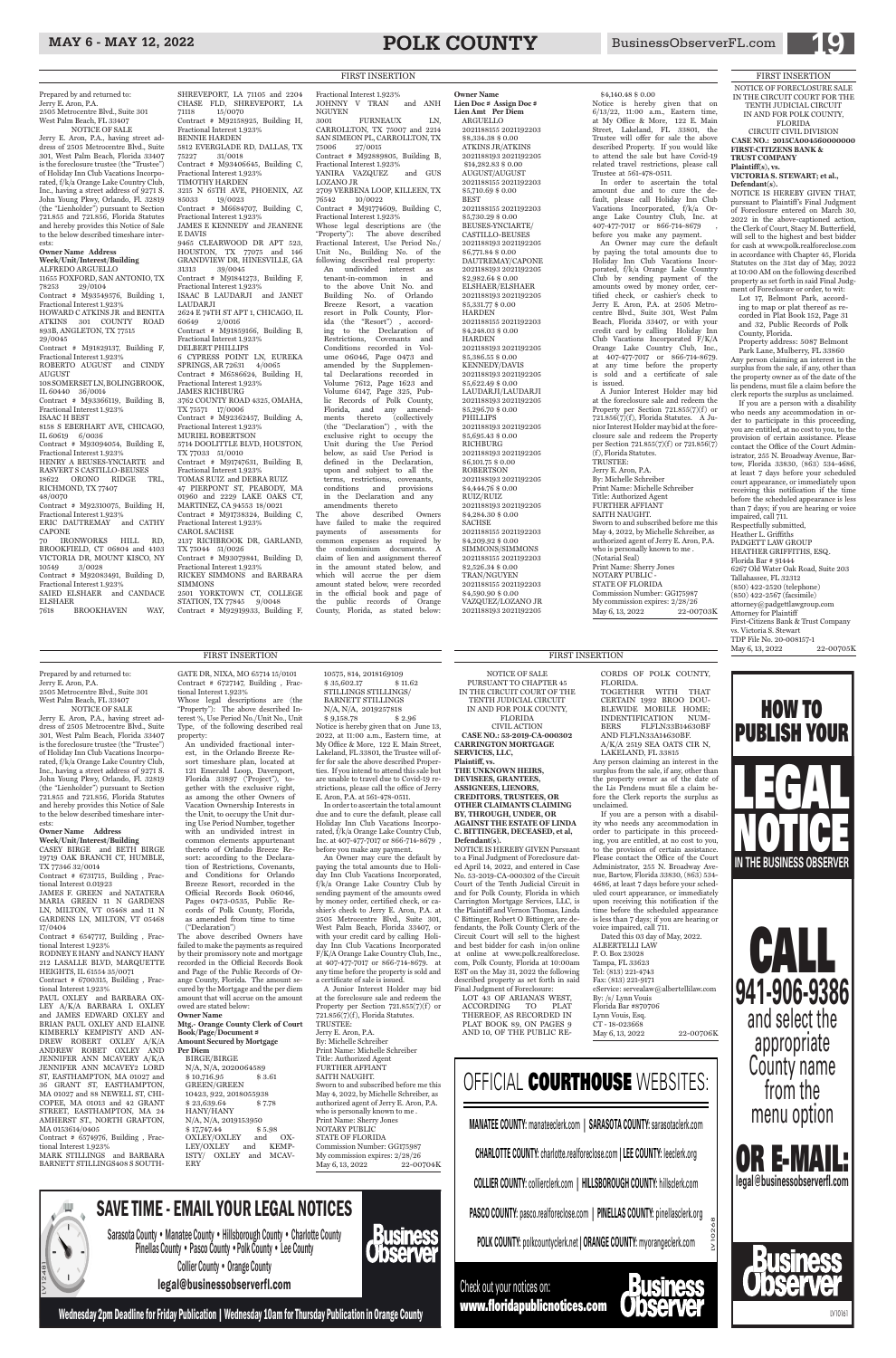## 20 BUSINESS OBSERVER **POLK COUNTY** MAY 6 - MAY 12, 2022

NOTICE OF ACTION - CONSTRUCTIVE SERVICE IN THE CIRCUIT COURT OF THE TENTH JUDICIAL CIRCUIT IN AND FOR POLK COUNTY, FLORIDA GENERAL JURISDICTION DIVISION **CASE NO. 53-2022-CA-0007850000 U.S. BANK NATIONAL ASSOCIATION, Plaintiff, vs. DANIEL PAUL, et. al. Defendant(s),** TO: DANIEL PAUL, and UNKNOWN SPOUSE OF DANIEL PAUL,

YOU ARE HEREBY NOTIFIED that an action to foreclose a mortgage on the

whose residence is unknown and all parties having or claiming to have any right, title or interest in the property described in the mortgage being foreclosed herein.

following property: LOT 122, OF KRENSON WOODS, ACCORDING TO THE MAP OR PLAT THERE-OF, RECORDED IN PLAT BOOK 153, PAGE 45, OF THE PUBLIC RECORDS OF POLK COUNTY, FLORIDA.

has been filed against you and you are required to serve a copy of your written defenses, if any, to it on counsel for Plaintiff, whose address is 6409 Congress Avenue, Suite 100, Boca Raton,

Florida 33487 on or before May 30, 2022/(30 days from Date of First Publication of this Notice) and file the original with the clerk of this court either before service on Plaintiff's attorney or immediately thereafter; otherwise a default will be entered against you for the relief demanded in the complaint or petition filed herein.

If you are a person with a disability who needs any accommodation in order to participate in this proceeding, you are entitled, at no cost to you, to the provision of certain assistance. Please contact the Office of the Court Administrator, 255 N. Broadway Avenue, Bartow, Florida 33830, (863) 534-4686, at least 7 days before your scheduled court appearance, or immediately upon receiving this notification if the time before the scheduled appearance is less than 7 days; if you are hearing or voice impaired, call 711.

WITNESS my hand and the seal of this Court at County, Florida, this 22nd day of April, 2022.

Stacy M. Butterfield CLERK OF THE CIRCUIT COURT (SEAL) BY: Asuncion Nieves DEPUTY CLERK Robertson, Anschutz, Schneid, Crane & Partners, PLLC 6409 Congress Ave., Suite 100 Boca Raton, FL 33487 PRIMARY EMAIL: flmail@raslg.com 22-011108

April 29; May 6, 2022 22-00623K

Robertson, Anschutz, Schneid, Crane & Partners, PLLC 6409 Congress Ave., Suite 100 Boca Raton, FL 33487 PRIMARY EMAIL: flmail@raslg.com 21-099030 April 29; May 6, 2022 22-00625K

NOTICE OF ACTION - CONSTRUCTIVE SERVICE IN THE CIRCUIT COURT OF THE TENTH JUDICIAL CIRCUIT IN AND FOR POLK COUNTY, FLORIDA GENERAL JURISDICTION DIVISION **CASE NO. 2021CA003338000000**

**REVERSE MORTGAGE FUNDING LLC, Plaintiff, vs.**

### **HAROLD M. WEIGAND, et. al. Defendant(s),** TO: HAROLD M. WEIGAND,

whose residence is unknown and all parties having or claiming to have any right, title or interest in the property described in the mortgage being foreclosed herein.

YOU ARE HEREBY NOTIFIED that an action to foreclose a mortgage on the following property: LOT 815, LAKE ASHTON

GOLF CLUB PIIASE III -B, AC-CORDING TO THE MAP OF PLAT THEREOF AS RECORD-ED IN PLAT BOOK 129, PAGES 47 AND 48, PUBLIC RECORDS OF POLK COUNTY, FLORIDA.

has been filed against you and you are required to serve a copy of your written defenses, if any, to it on counsel for Plaintiff, whose address is 6409 Congress Avenue, Suite 100, Boca Raton, Florida 33487 on or before May 30, 2022/(30 days from Date of First Publication of this Notice) and file the original with the clerk of this court either before service on Plaintiff's attorney or immediately thereafter; otherwise a default will be entered against you for the relief demanded in the complaint or petition filed herein.

If you are a person with a disability who needs any accommodation in order to participate in this proceeding, you are entitled, at no cost to you, to the provision of certain assistance. Please contact the Office of the Court Administrator, 255 N. Broadway Avenue, Bartow, Florida 33830, (863) 534-4686, at least 7 days before your scheduled court appearance, or immediately upon receiving this notification if the time before the scheduled appearance is less than 7 days; if you are hearing or voice impaired, call 711.

(305) 407-1696 April 29; May 6, 2022 22-00629K

WITNESS my hand and the seal of this Court at County, Florida, this 22nd day of April, 2022 Stacy M. Butterfield

CLERK OF THE CIRCUIT COURT (SEAL) BY: Asuncion Nieves DEPUTY CLERK

### SECOND INSERTION

### SECOND INSERTION

**SUBSEQUENT INSERTIONS**

NOTICE TO CREDITORS PROBATE DIVISION

### IN THE CIRCUIT COURT FOR POLK COUNTY, FLORIDA

### **File No. 2022CP0005020000XX Division Probate IN RE: ESTATE OF: DONALD A. LINTON Deceased.**

The administration of the estate of DONALD A. LINTON, deceased, whose date of death was August 6, 2020; is pending in the Circuit Court for Polk County, Florida, Probate Division, the address of which is 930 E. Parker St., Rm. 240, Lakeland, FL 33801. The names and addresses of the sonal representative's attorney are set

> Fax (863) 978-1761 April 29; May 6, 2022 22-00631K

personal representative and the perforth below.

All creditors of the decedent and other persons having claims or demands against decedent's estate, on whom a copy of this notice is required to be served must file their claims with this court ON OR BEFORE THE LATER OF 3 MONTHS AFTER THE TIME OF THE FIRST PUBLICATION OF THIS NOTICE OR 30 DAYS AFTER THE DATE OF SERVICE OF A COPY OF THIS NOTICE ON THEM.

All other creditors of the decedent and other persons having claims or de-

mands against decedent's estate must

file their claims with this court WITH-

NOTICE.

IN 3 MONTHS AFTER THE DATE OF THE FIRST PUBLICATION OF THIS ALL CLAIMS NOT FILED WITHIN THE TIME PERIODS SET FORTH IN FLORIDA STATUTES SEC-

TION 733.702 WILL BE FOREVER

BARRED.

April 29; May 6, 2022 22-00640K

NOTWITHSTANDING THE TIME

PERIOD SET FORTH ABOVE, ANY CLAIM FILED TWO (2) YEARS OR MORE AFTER THE DECEDENT'S

Lakeland, FL 33805 Attorney for Personal Representative: David C. Fall Florida Bar No. 0105891 Law Office of David C. Fall PO Box 7044 Lakeland, FL 33807 Phone: 863-397-6065 Email: DavidCFallLegal@gmail.com April 29; May 6, 2022 22-00633K

DATE OF DEATH IS BARRED. The date of first publication of this notice is: April 29, 2022. **Personal Representative SARAH M. LINTON** 8026 Lake James Rd.

Lakeland, FL 33810 Attorney for Personal Representative ALAN B. ROSENTHAL Email: arosenthal@ redgraveandrosenthal.com eservice@redgraveandrosenthal.com Florida Bar No. 0095362 REDGRAVE & ROSENTHAL LLP Mizner Park Office Tower 225 NE Mizner Boulevard, Suite 440 Boca Raton, Florida 33432 4078 Telephone: (561) 347 1700 Facsimile: (561) 391 9944

and other persons having claims or demands against decedent's estate must file their claims with this Court WITH-IN THREE (3) MONTHS AFTER THE DATE OF THE FIRST PUBLICATION OF THIS NOTICE. ALL CLAIMS NOT SO FILED

WILL BE FOREVER BARRED. NOTWITHSTANDING THE TIME PERIOD SET FORTH ABOVE, ANY CLAIM FILED TWO (2) YEARS OR MORE AFTER THE DECEDENT'S DATE OF DEATH IS BARRED. The date of the first publication

NOTICE TO CREDITORS IN THE CIRCUIT COURT FOR THE TENTH JUDICIAL CIRCUIT, IN AND FOR POLK COUNTY, FLORIDA PROBATE DIVISION **FILE NO. 2022CP0011560000XX IN RE: ESTATE OF ROBERT EARL HUNTER a/k/a ROBERT E. HUNTER,** NOTICE.

Representative and the Personal Representative's attorney are set forth below. All creditors of the decedent and other persons having claims or demands against decedent's estate on whom a copy of this notice is required to be served must file their claims with this court ON OR BEFORE THE LATER OF 3 MONTHS AFTER THE TIME OF THE FIRST PUBLICATION OF

**Deceased.** The administration of the Estate of ROBERT EARL HUNTER a/k/a ROB-ERT E. HUNTER, deceased, whose date of death was October 15, 2021, is pending in the Circuit Court for Polk County, Florida, Probate Division, the address of which is 255 North Broadway Avenue, Bartow, FL 33830. The names and addresses of the Personal BARRED.

THIS NOTICE OR 30 DAYS AFTER THE DATE OF SERVICE OF A COPY and other persons having claims or demands against decedent's estate must file their claims with this court WITH-IN 3 MONTHS AFTER THE DATE OF THE FIRST PUBLICATION OF THIS

ALL CLAIMS NOT FILED WITHIN THE TIME PERIODS SET FORTH IN FLORIDA STATUTES SEC-TION 733.702 WILL BE FOREVER

> Personal Representatives: L. Caleb Wilson, Attorney Florida Bar Number: 73626 Craig A. Mundy, P.A. 4927 Southfork Drive Lakeland, Florida 33813 Telephone: (863) 647-3778 Fax: (863) 647-4580 E-Mail: caleb@mundylaw.com April 29; May 6, 2022 22-00641K

NOTWITHSTANDING THE TIME PERIODS SET FORTH ABOVE, ANY CLAIM FILED TWO (2) YEARS OR MORE AFTER THE DECEDENT'S DATE OF DEATH IS BARRED.

The date of first publication of this notice is April 29, 2022.

**Personal Representative: Catherine B. Hunter** 260 Terranova Boulevard Winter Haven, FL 33884 Attorney for Personal Representative: Laura Lavie, Esq., Florida Bar Number 534080 20700 West Dixie Highway Aventura, FL 33180

### NOTICE TO CREDITORS IN THE CIRCUIT COURT FOR POLK COUNTY, FLORIDA PROBATE DIVISION **FILE NO: 2022 CP 1211 IN RE: ESTATE OF**

**DAVID MICHAEL HAMMOND Deceased**

The administration of the estate of DAVID MICHAEL HAMMOND, deceased, whose date of death was March 7, 2022, File Number 2022 CP 1211, is pending in the Circuit Court for Polk County, Florida, Probate Division, the address of which is P.O. Box 9000, Drawer CC-4, Bartow, Florida 33830- 9000. The names and addresses of the personal representative and the personal representative's attorney are set

**JEANNA PLASKETT Personal Representative** /s/ Amy L. Phillips AMY L. PHILLIPS Attorney for PR Florida Bar No. 91682 P.O. Box 4397 Winter Haven, FL 33885 (863) 268-8292 amy@amyphillipspllc.com April 29; May 6, 2022 22-00673K

forth below.

All creditors of the decedent and oth-

er persons having claims or demands against decedent's estate, on whom a copy of this notice is served must file their claims with this court ON OR BE-FORE THE LATER OF 3 MONTHS AFTER THE TIME OF THE FIRST PUBLICATION OF THIS NOTICE OR 30 DAYS AFTER THE DATE OF SER-VICE OF A COPY OF THIS NOTICE ON THEM.

Units will be listed on www. storageauctions.com Auction ends on May 23,2022 @11:00 AM or after<br>May 6, 13, 2022 22-00700K May 6, 13, 2022

FIRST INSERTION Notice is hereby given that on dates below these vehicles will be sold at public sale on the date listed below at 10AM for monies owed on vehicle repair and storage cost pursuant to Florida Statutes 713.585 or Florida Statutes 713.78. Please note, parties claiming interest have right to a hearing prior to the date of sale with the Clerk of Courts as reflected in the notice. The owner has the right to recover possession of the vehicle without judicial proceedings as pursuant to Florida Statute 559.917. Any proceeds recovered from the sale of the vehicle over the amount of the lien will be deposited clerk of the court for disposition upon court order. "No Title Guaranteed, A Buyer Fee May Apply" at 10:00 AM 06/20/22 A & E Auto Body INC 12002 US HWY 17 N Eagle Lake, FL 33839 2019 NISS 3N1AB7AP6KY306635 \$965.00 2019 FORD 1FA6P8TH2K5117161 \$1,387.50 May 6, 2022 22-00701K

> All other creditors of the decedent and other persons having claims or de

mands against decedent's estate must file their claims with this court WITH-IN 3 MONTHS AFTER THE DATE OF THE FIRST PUBLICATION OF THIS NOTICE.

ALL CLAIMS NOT FILED WITHIN THE TIME PERIODS SET FORTH IN FLORIDA STATUTES SEC-TION 733.702 WILL BE FOREVER BARRED.

NOTWITHSTANDING THE TIME PERIODS SET FORTH ABOVE, ANY CLAIM FILED TWO (2) YEARS OR MORE AFTER THE DECEDENT'S DATE OF DEATH IS BARRED.

The date of first publication of this Notice is April 29, 2022.

### **Personal Representative: /s/ Alan Hammond ALAN HAMMOND** 35811 Brisa Drive

Dated this 28th day of April, 2022. Siena Pointe Residential, LLC<br>May 6, 2022 22-00683K

Zephyrhills, Florida, 33541 Attorney for Personal Representative:  $\sqrt{s}$  Carol L. Hill Carol L. Hill, Esquire Florida Bar No. 52227 chill@carol-hill.com 101 E Wall Street Frostproof, FL 33843 (863) 635-4400

Division of Corporations, Florida Department of State, pursuant to section 865.09 of the Florida Statutes. May 6, 2022 22-00684K

May 6, 2022 22-00685K

### NOTICE TO CREDITORS IN THE CIRCUIT COURT FOR POLK COUNTY, FLORIDA PROBATE DIVISION **File No.: 2022-CP-001370 Section: 14 IN RE: ESTATE OF ERLINDA ACEBTO CORTES FOCH, Deceased.**

FIRST INSERTION Notice is hereby given that BRITTNEY L SHOCKLEY, OWNER, desiring to engage in business under the fictitious name of O-FISH-AL SUPPLY located at 659 N COMBEE RD, LAKELAND, FLORIDA 33801 intends to register the said name in POLK county with the Division of Corporations, Florida Department of State, pursuant to section 865.09 of the Florida Statutes. May 6, 2022 22-00691K

The administration of the estate of ERLINDA ACEBTO CORTES FOCH, deceased, whose date of death was December 7, 2021, is pending in the Circuit Court for Polk County, Florida, Probate Division, the address of which is Clerk of Courts, Probate Department, 255 N. Broadway Ave., Drawer CC-4, Bartow, Florida 33830. The names and addresses of the personal representative and the personal representative's attorney are set forth below.

Notice is hereby given that MELISSA L CASEY, OWNER, desiring to engage in business under the fictitious name of YORKIES BY CASEY located at 120 NOXON STREET, AUBURNDALE, FLORIDA 33823 intends to register the said name in POLK county with the Division of Corporations, Florida Department of State, pursuant to section 865.09 of the Florida Statutes. May 6, 2022 22-00702K

All creditors of the decedent and other persons having claims or demands against decedent's estate on whom a copy of this notice is required to be served must file their claims with this court ON OR BEFORE THE LATER OF 3 MONTHS AFTER THE TIME OF THE FIRST PUBLICATION OF THIS NOTICE OR 30 DAYS AFTER THE DATE OF SERVICE OF A COPY

### OF THIS NOTICE ON THEM. All other creditors of the decedent and other persons having claims or demands against decedent's estate must file their claims with this court WITH-IN 3 MONTHS AFTER THE DATE OF

THE FIRST PUBLICATION OF THIS

NOTICE. ALL CLAIMS NOT FILED WITHIN THE TIME PERIODS SET FORTH IN FLORIDA STATUTES SEC-TION 733.702 WILL BE FOREVER BARRED.

NOTWITHSTANDING THE TIME PERIODS SET FORTH ABOVE, ANY CLAIM FILED TWO (2) YEARS OR MORE AFTER THE DECEDENT'S DATE OF DEATH IS BARRED.

The date of first publication of this notice is April 29, 2022.

### **Personal Representative: Theresa Lobban**

### 618 Julius T. Horney Drive

NOTICE TO CREDITORS IN THE CIRCUIT COURT OF THE TENTH JUDICIAL CIRCUIT IN AND FOR POLK COUNTY, FLORIDA PROBATE DIVISION **File No.: 22CP-1226 IN RE: ESTATE OF RODNEY RAY ALLARD, Deceased, SSN: XXX-XX-4307** The administration of the estate of RODNEY RAY ALLARD, deceased, whose date of death was February 17, 2022, and whose Social Security Number is XXX-XX-4307, is pending in the Circuit Court for Polk County, Florida, Probate Division, the address of which is: P.O. Box 9000, Drawer CC-4, Bartow, Florida 33831-9000. The names and addresses of the personal represen-

OF THIS NOTICE ON THEM. All other creditors of the decedent SECOND INSERTION

attorney are set forth below.

All other creditors of the decedent

tative and the personal representative's All creditors of the decedent and other persons having claims or demands against decedent's estate on **Alesia J. Cheney** Michael A. Johnson

whom a copy of this notice is required to be served must file their claims with this Court WITHIN THE LATER OF THREE (3) MONTHS AFTER THE TIME OF THE FIRST PUBLICATION OF THIS NOTICE OR THIRTY (30) DAYS AFTER THE DATE OF SER-P.O. Box 1397 Fax#: (863) 688-0472 Primary email:

of this notice is the 29th day of April, 2022. Signed on this 25th day of April, 2022.

**Personal Representative:**

7120 Regent Dr. Lakeland, FL 33810 Attorney for Personal Representatives: majlaw@tampabay.rr.com

### Florida Bar #: 0474258 Lakeland, FL 33802-1397 Telephone: (863) 688-0741

### **NELLE KENNEDY STUART TERRY Deceased.**

The administration of the estate of Nelle Kennedy Stuart Terry, deceased, whose date of death was January 29, 2022, is pending in the Circuit Court for Polk County, Florida, Probate Division, the address of which is PO Box 9000, Drawer CC-4, Bartow, Florida 33831. The names and addresses of the personal representatives and the personal representatives' attorney are set forth below.

All creditors of the decedent and other persons having claims or demands against decedent's estate on whom a copy of this notice is required to be served must file their claims with this court ON OR BEFORE THE LATER OF 3 MONTHS AFTER THE TIME OF THE FIRST PUBLICATION OF THIS NOTICE OR 30 DAYS AFTER THE DATE OF SERVICE OF A COPY OF THIS NOTICE ON THEM.

All other creditors of the decedent and other persons having claims or demands against decedent's estate must file their claims with this court WITH-IN 3 MONTHS AFTER THE DATE OF THE FIRST PUBLICATION OF THIS NOTICE. ALL CLAIMS NOT FILED WITHIN

April 29; May 6, 2022 22-00628K

### THE TIME PERIODS SET FORTH IN FLORIDA STATUTES SEC-TION 733.702 WILL BE FOREVER BARRED. NOTWITHSTANDING THE TIME

PERIODS SET FORTH ABOVE, ANY CLAIM FILED TWO (2) YEARS OR MORE AFTER THE DECEDENT'S DATE OF DEATH IS BARRED.

### VICE OF A COPY OF THIS NOTICE ON THEM. SECOND INSERTION

The date of first publication of this notice is April 29, 2022.

**Personal Representatives: Margrette L. Rhoden**

PO Box 1382 Bartow, Florida 33831

**Fleetwood Tait Lane, Jr.** 505 Eden Close Court Roswell, Georgia 30075 Attorney for

NOTICE TO CREDITORS IN THE CIRCUIT COURT FOR POLK COUNTY, FLORIDA PROBATE DIVISION **File No. 53-2022-CP-001109-0000-XX Division 14 IN RE: ESTATE OF**  SECOND INSERTION

NOTICE TO CREDITORS IN THE CIRCUIT COURT FOR POLK COUNTY, FLORIDA PROBATE DIVISION **PROBATE FILE NO. 2022-CP-1151-0000XX IN RE: Estate of MICHAEL ROBERT PLASKETT, Deceased.** The administration of the estate of Michael Robert Plaskett, deceased, whose date of death was January 15, 2021, is pending in the Circuit Court for Polk County, Florida, Probate Division, the address of which is 255 N Broadway Ave, Bartow, FL 33830. The names and addresses of the personal representative and the personal representative's attor-

ney are set forth below.

All creditors of the decedent and other persons having claims or demands

against decedent's estate on whom a copy of this notice is required to be served must file their claims with this court ON OR BEFORE THE LATER OF 3 MONTHS AFTER THE TIME

OF THE FIRST PUBLICATION OF THIS NOTICE OR 30 DAYS AFTER THE DATE OF SERVICE OF A COPY OF THIS NOTICE ON THEM.

All other creditors of the decedent and other persons having claims or demands against decedent's estate must file their claims with this court WITH-IN 3 MONTHS AFTER THE DATE OF THE FIRST PUBLICATION OF THIS NOTICE.

ALL CLAIMS NOT FILED WITHIN THE TIME PERIODS SET FORTH IN FLORIDA STATUTES SEC-TION 733.702 WILL BE FOREVER BARRED.

NOTWITHSTANDING THE TIME PERIODS SET FORTH ABOVE, ANY CLAIM FILED TWO (2) YEARS OR MORE AFTER THE DECEDENT'S DATE OF DEATH IS BARRED. The date of first publication of this

notice April 29, 2022.

### SECOND INSERTION

SECOND INSERTION

### SECOND INSERTION

### SECOND INSERTION

### FIRST INSERTION

### NOTICE OF SALE Affordable Self Storage of Bartow 1515 Centennial Blvd. Bartow, FL 33830 (863)533-5597 Personal property consisting of sofas,

TV's, clothes, boxes, household goods and other personal property used in home, office or garage will be sold or otherwise disposed of at public sales on the dates & times indicated below to satisfy Owners Lien for rent & fees due in accordance with Florida Statutes: Self-Storage Act, Sections 83.806 & 83.807. All items or spaces may not be available for sale. Credit cards only for all purchases & tax resale certificates required, if applicable.

### B30 L.E. Ratcliff B32 S. Sanders

### Notice Under Fictitious Name Law According to Florida Statute

Number 865.09 NOTICE IS HEREBY GIVEN that the undersigned, desiring to engage in business under the Fictitious Name of The Pointe at Siena Ridge located at 7035 Broad Way in the City of Davenport, Polk County, FL 33837 intends to register the said name with the Division

of Corporations of the Department of

State, Tallahassee, Florida.

Notice is hereby given that DAM-AREAS MARQUAN ROBINSON, OWNER, desiring to engage in business under the fictitious name of GENERATIONAL KINGS located at 1412 RIDGE LAKE CT, LAKELAND, FLORIDA 33801 intends to register the said name in POLK county with the

### Notice Under Fictitious Name Law Pursuant to Section 865.09, Florida Statutes

NOTICE IS HEREBY GIVEN that the undersigned, desiring to engage in business under the fictitious name

of CUSTOM BY OMAR : Located at 3006 Hemingway Cir : Polk County in the City of Haines City : Florida, 33844-2855 intends to register the of State, Tallahassee, Florida. Dated at Haines City Florida, this

April day of 28, 2022 RIVERA JOSE OMAR

May 6, 2022

### said name with the Division of Corporations of the Florida Department FIRST INSERTION

### FIRST INSERTION

FIRST INSERTION

FIRST INSERTION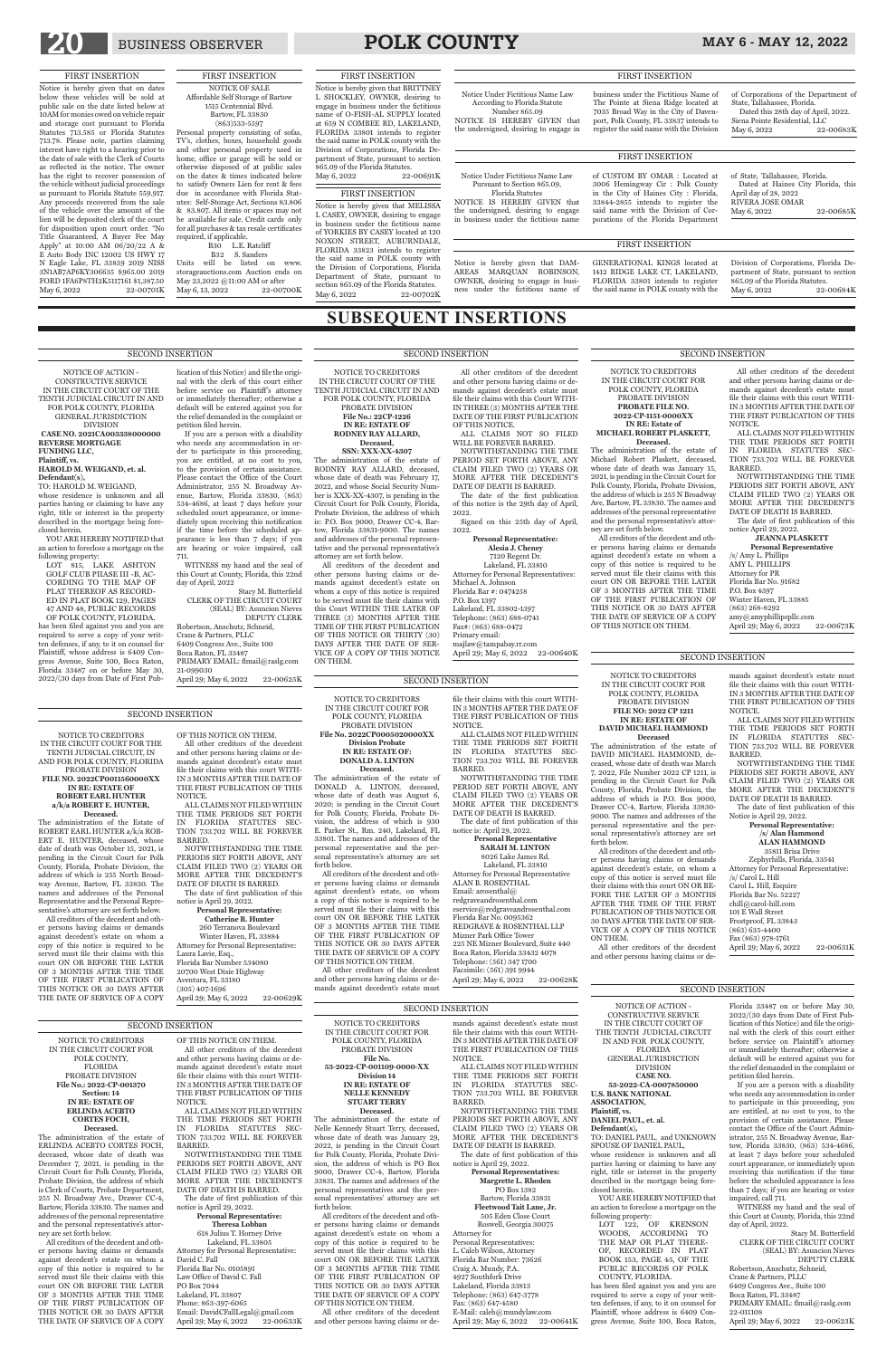## MAY 6 - MAY 12, 2022 **POLK COUNTY** BusinessObserverFL.com **21**

NOTICE OF ACTION - CONSTRUCTIVE SERVICE IN THE CIRCUIT COURT OF THE TENTH JUDICIAL CIRCUIT IN AND FOR POLK COUNTY, FLORIDA GENERAL JURISDICTION DIVISION **CASE NO. 53-2022-CA-000897**

### **BANK OF NEW YORK MELLON TRUST COMPANY, N.A. AS TRUSTEE FOR MORTGAGE ASSETS MANAGEMENT SERIES I TRUST, Plaintiff, vs.**

### **THE UNKNOWN HEIRS, BENEFICIARIES, DEVISEES, GRANTEES, ASSIGNEES, LIENORS, CREDITORS, TRUSTEES AND ALL OTHERS WHO MAY CLAIM AN INTEREST IN THE ESTATE OF GERALD OLIVER DEAL, DECEASED, et. al.**

SECTION 14, TOWNSHIP 27 SOUTH, RANGE 23 EAST, LESS ROAD RIGHT-OF-WAY, POLK COUNTY, FLORIDA. has been filed against you and you are required to serve a copy of your written defenses, if any, to it on counsel for Plaintiff, whose address is 6409 Congress Ave., Suite 100, Boca Raton,

April 29; May 6, 2022 22-00651K

**Defendant(s),** TO: THE UNKNOWN HEIRS, BEN-EFICIARIES, DEVISEES, GRANT-EES, ASSIGNEES, LIENORS, CREDITORS, TRUSTEES AND ALL OTHERS WHO MAY CLAIM AN IN-TEREST IN THE ESTATE OF GER-ALD OLIVER DEAL, DECEASED, whose residence is unknown if he/she/ they be living; and if he/she/they be dead, the unknown defendants who may be spouses, heirs, devisees, grantees, assignees, lienors, creditors, trustees, and all parties claiming an interest by, through, under or against the Defendants, who are not known to be dead or alive, and all parties having or claiming to have any right, title or interest in the property described in the mortgage being foreclosed herein.

YOU ARE HEREBY NOTIFIED that an action to foreclose a mortgage on the

following property: THE W 1/2 OF N 1/2 OF E 1/2 OF NW 1/4 OF NE 1/4 OF

ATTORNEY FOR PLAINTIFF 6409 Congress Ave., Suite 100 Boca Raton, FL 33487 PRIMARY EMAIL: flmail@raslg.com 22-014736 April 29; May 6, 2022 22-00624K

FOLLOWING DE-SCRIBED PREMISES TO-WIT: LOT 7: THAT PART OF TRACT

> Florida 33487 on or before 5/27/22/ (30 days from Date of First Publication of this Notice) and file the original with the clerk of this court either before service on Plaintiff's attorney or immediately thereafter; otherwise a default will be entered against you for the relief demanded in the complaint or petition filed herein.

> If you are a person with a disability who needs any accommodation in order to participate in this proceeding, you are entitled, at no cost to you, to the provision of certain assistance. Please contact the Office of the Court Administrator, 255 N. Broadway Avenue, Bartow, Florida 33830, (863) 534-4686, at least 7 days before your scheduled court appearance, or immediately upon receiving this notification if the time before the scheduled appearance is less than 7 days; if you are hearing or voice impaired, call 711.

has been filed against you and you are required to serve a copy of your written defenses, if any, to J. Anthony Van Ness, Esq. at VAN NESS LAW FIRM, PLC, Attorney for the Plaintiff, whose address is 1239 E. NEW-PORT CENTER DRIVE, SUITE #110, DEERFIELD BEACH, FL 33442 on or before May 20, 2022 a date which is within thirty (30) days after the first publication of this Notice in THE BUSINESS OBSERVER and file the original with the Clerk of this Court either before service on Plaintiff's attorney or immediately thereafter; otherwise a default will be entered against you for the relief demanded in the complaint. This notice is provided to Administrative Order No. 2065. If you are a person with a disability who needs any accommodation in order to participate in this proceeding, you are entitled, at no cost to you, to the provision of certain assistance. Please contact the Office of the Court Administrator, 255 N. Broadway Avenue, Bartow, Florida 33830, (863) 534-4686, at least 7 days before your scheduled court appearance, or immediately upon receiving this notification if the time before the scheduled appearance is less than 7 days; if you are hearing or voice impaired, call 711. WITNESS my hand and the seal of this Court this 13th day of April, 2022 STACY M. BUTTERFIELD POLK COUNTY CLERK OF COURT By /s/ Asuncion Nieves As Deputy Clerk J. Anthony Van Ness, Esq. VAN NESS LAW FIRM, PLC, Attorney for the Plaintiff, 1239 E. NEWPORT CENTER DRIVE, SUITE #110, DEERFIELD BEACH, FL 33442 BF16942-21/ng April 29; May 6, 2022 22-00626K

WITNESS my hand and the seal of this Court at County, Florida, this 20th day of April, 2022

Stacy M. Butterfield CLERK OF THE CIRCUIT COURT (SEAL) BY: Lori Armijo DEPUTY CLERK

ROBERTSON, ANSCHUTZ, AND SCHNEID, PL

NOTICE OF ACTION IN THE CIRCUIT COURT OF THE TENTH JUDICIAL CIRCUIT, IN AND FOR POLK COUNTY, FLORIDA **CASE NO. 2022CA0004820000LK COMMUNITY LOAN SERVICING, LLC, A DELAWARE LIMITED LIABILITY COMPANY, Plaintiff, vs. JUNIOR RAMON ESPINAL A/K/A JUNIOR ESPINAL; JOANNIE BAEZ;, ET AL.**

**Defendants** To the following Defendant(s):

JUNIOR RAMON ESPINAL A/K/A JUNIOR ESPINAL (CURRENT RES-IDENCE UNKNOWN) Last Known Address: 2611 HOLLY

HILL GROVE RD , DAVENPORT, FL 33837 YOU ARE HEREBY NOTIFIED

that an action for Foreclosure of Mortgage on the following described property:

5 IN THE NORTHEAST 1/4 OF SECTION 30, TOWNSHIP 26 SOUTH, RANGE 27 EAST, POLK COUNTY, FLORIDA, AS SHOWN ON THE PLAT OF FLORIDA DEVELOP-MENT COMPANY SUBDIVI-SION, RECORDED IN PLAT BOOK 3, PAGES 60 THRU 63 OF THE PUBLIC RECORDS OF POLK COUNTY, FLORIDA, DESCRIBED AS, BEGIN AT THE SOUTHEAST CORNER OF SAID TRACT 5 AND RUN SOUTH 88 DEGREES 56 MIN-UTES 49 SECONDS WEST ALONG THE SOUTH BOUND-RY OF SAID TRACT 5, 152.10 FEET; THENCE NORTH 00 DEGREES 03 MINUTES 11 SECONDS EAST 644.10 FEET TO THE SOUTH RIGHT OF WAY LINE OF HOLLY HILL GROVE ROAD. N0,2; THENCE NORTH 88 DEGREES 54 MINUTES 57 SECONDS EAST ALONG SAID RIGHT OF WAY 50,00 FEET; THENCE SOUTH 00 DEGREES 03 MINUTES 11 SECONDS WBST, 391.80 FEET; THENCE NORTH 88 DEGREES 54 MINUTES 57 SECONDS EAST 102. 10 FEET TO THE EAST BOUNDRY OF SAID TRACT 5; THENCE SOUTH 00 DEGREES 03 MINUTES 11 SECONDS WEST ALONG SAID EAST BOUND-RY 252,38 FEET TO THE

Jerry E. Aron, Plaintiff 's attorney, 2505 Metrocentre Blvd., Suite 301, West Palm Beach, Florida, 33407 April 29; May 6, 2022 22-00645K

POINT OF BEGINNING. BE-ING THE SAME FEE SIMPLE PROPERTY CONVEYED BY DEED FROM MITCHELL DA-VIS KALO GRIDIS, TRUSTEE, MITCHELL KALOGRIDIS TRUST TO JUNIOR RAMON ESPINAL AND JOANNIE BAEZ, DATED 06/22/2006 RECORDED ON 7/13/2006 IN OR BOOK 6869, PAGE 917 IN POLK COUNTY RECORDS, STATE OF FL. INCLUDING 1990 DOUBLE-

ALL UNKNOWN HEIRS, DEVISEES AND OTHER CLAIMANTS OF DON-ALD CROUSE and all parties having or claiming to have any right, title or interest in the property herein described: YOU ARE NOTIFIED that an action

WIDE MOBILE HOME A/K/A 2611 HOLLY HILL GROVE RD, DAVENPORT FL 33837

### NOTICE OF ACTION SECOND INSERTION SECOND INSERTION

YOU ARE NOTIFIED that an action to foreclose a mortgage/claim of lien on the following described property, Orlando Breeze Resort, in Polk County, Florida:

### NOTICE OF ACTION

Count I IN THE CIRCUIT COURT, IN AND FOR POLK COUNTY, FLORIDA. **CASE NO.:** 

**53-2022-CA-000214-000000 SILVERLEAF RESORTS, LLC.** 

**Plaintiff, vs. DAVIS ET.AL.,**

**Defendant(s).** To: CHARLES DAVIS and CHRIS-

TINA DAVIS And all parties claiming interest by, through, under or against Defendant(s) CHARLES DAVIS and CHRISTINA DAVIS and all parties having or claiming to have any right, title or interest in the property herein described:

YOU ARE NOTIFIED that an action to foreclose a mortgage/claim of lien on the following described property, Orlando Breeze Resort, in Polk County, Florida:

> Jerry E. Aron, Plaintiff 's attorney, 2505 Metrocentre Blvd., Suite 301, West Palm Beach, Florida, 33407 April 29; May 6, 2022 22-00653K

An undivided interest as tenantin-common in and to the below Unit No. and Building No. of Orlando Breeze Resort, with the exclusive right to occupy the Unit during the Use Period below, as said Use Period is defined in the Declaration upon and subject to all the terms, restrictions, covenants, conditions and provisions in the Declaration of Restrictions, Covenants and Conditions recorded in Volume 06046, Page 0473 and amended by the Supplemental Declarations recorded in Volume 7612, Page 1623 and Volume 6147, Page 325, Public Records of Polk County, Florida

> And all parties claiming interest by, through, under or against Defendant(s) DENISE IVANOV and ROGER BECK-ER and PETER IVANOV AND ANY AND ALL UNKNOWN HEIRS, DEVI-SEES AND OTHER CLAIMANTS OF PETER IVANOV and all parties having or claiming to have any right, title or interest in the property herein described: YOU ARE NOTIFIED that an action

and any amendments thereto.

Interest 1.923%%, Use Period No./Unit No. 3/0111, Building 1 , has been filed against you and you are required to serve a copy of your written defenses, if any, to it on Jerry E. Aron, Plaintiff's attorney, whose address is 2505 Metrocentre Blvd., Suite 301, West Palm Beach, Florida, 33407, within thirty (30) days after the first publication of this Notice, and file the original with the Clerk of this Court either before service on Plaintiff's attorney or immediately thereafter, otherwise a default will be entered against you for the relief demanded in the Complaint.

If you are a person with a disability who needs any accommodation in order to participate in this proceeding, you are entitled, at no cost to you, to the provision of certain assistance. Please contact the Office of the Court Administrator, 255 N. Broadway Avenue, Bartow, Florida 33830, (863) 534- 4686, at least 7 days before your scheduled court appearance, or immediately upon receiving this notification if the time before the scheduled appearance is less than 7 days; if you are hearing or voice impaired, call 711.

Default Date: 5/9/22

(SEAL) Kaylea Olivier Stacy M. Butterfield CLERK OF THE CIRCUIT COURT POLK COUNTY, FLORIDA 4/1/22

All creditors of the decedent and other persons having claims or demands against decedent's estate on whom a copy of this notice is required to be served must file their claims with this court ON OR BEFORE THE LATER OF 3 MONTHS AFTER THE TIME OF THE FIRST PUBLICATION OF THIS NOTICE OR 30 DAYS AFTER THE DATE OF SERVICE OF A COPY OF THIS NOTICE ON THEM. All other creditors of the decedent

NOTICE OF ACTION Count IV IN THE CIRCUIT COURT, IN AND FOR POLK COUNTY, FLORIDA. **CASE NO.: 53-2021-CA-003469-000000 HOLIDAY INN CLUB VACATIONS** 

**INCORPORATED Plaintiff, vs.**

**Defendant(s).**

**HUSICK ET.AL.,** To: DONALD CROUSE AND ANY AND ALL UNKNOWN HEIRS, DEVI-SEES AND OTHER CLAIMANTS OF DONALD CROUSE And all parties claiming interest by, through, under or against Defendant(s) DONALD CROUSE AND ANY AND

NOTWITHSTANDING THE TIME PERIODS SET FORTH ABOVE, ANY CLAIM FILED TWO (2) YEARS OR MORE AFTER THE DECEDENT'S DATE OF DEATH IS BARRED.

to foreclose a mortgage/claim of lien on the following described property, Orlando Breeze Resort, in Polk County, Florida:

Attorney for Personal Representative April 29; May 6, 2022 22-00627K

An undivided interest as tenantin-common in and to the below Unit No. and Building No. of Orlando Breeze Resort, with the exclusive right to occupy the Unit during the Use Period below, as said Use Period is defined in the Declaration upon and subject to all the terms, restrictions, covenants, conditions and provisions in the Declaration of Restrictions, Covenants and Conditions recorded in Volume 06046, Page 0473 and amended by the Supplemental Declarations recorded in Volume 7612, Page 1623 and

Volume 6147, Page 325, Public Records of Polk County, Florida and any amendments thereto. Interest 1.923%%, Use Period No./Unit No. 20/0065, Building H ,

**David A. Hain** 228 Seminole Beach Drive Babson Park, Florida 33827 Attorney for Personal Representative: L. Caleb Wilson, Attorney Florida Bar Number: 73626 Craig A. Mundy, P.A. 4927 Southfork Drive Lakeland, Florida 33813 Telephone: (863) 647-3778 Fax: (863) 647-4580 E-Mail: caleb@mundylaw.com<br>April 29; May 6, 2022 22-00630K April 29; May 6, 2022

> has been filed against you and you are required to serve a copy of your written defenses, if any, to it on Jerry E. Aron, Plaintiff's attorney, whose address is 2505 Metrocentre Blvd., Suite 301, West Palm Beach, Florida, 33407, within thirty (30) days after the first publication of this Notice, and file the original with the Clerk of this Court either before service on Plaintiff's attorney or immediately thereafter, otherwise a default will be entered against you for the relief demanded in the Complaint.

> If you are a person with a disability who needs any accommodation in order to participate in this proceeding, you are entitled, at no cost to you, to the provision of certain assistance. Please contact the Office of the Court Administrator, 255 N. Broadway Avenue, Bartow, Florida 33830, (863) 534-4686, at least 7 days before your scheduled court appearance, or immediately upon receiving this notification if the time before the scheduled appearance is less than 7 days; if you are hearing or voice impaired, call

**CARMEN ARIAS** Attorney for Personal Representative: /s/John W. Zielinski JOHN W. ZIELINSKI, ESQUIRE Florida Bar No. 0527661 NeJame Law, P.A. 189 S. Orange Ave, Suite 1800 Orlando, FL 32801 Ph: 407-500-0000 Fax: 407-802-1431 john@nejamelaw.com Chelsea@nejamelaw.com Civilservice@nejamelaw.com April 29; May 6, 2022 22-00632K

> 711. Default - 6-1-22

Stacy M. Butterfield CLERK OF THE CIRCUIT COURT POLK COUNTY, FLORIDA (SEAL) Lori Armijo Jerry E. Aron, Plaintiff's attorney, 2505 Metrocentre Blvd., Suite 301, West Palm Beach, Florida, 33407

Count VI IN THE CIRCUIT COURT, IN AND FOR POLK COUNTY, FLORIDA. **CASE NO.:** 

**53-2021-CA-003469-000000 HOLIDAY INN CLUB VACATIONS INCORPORATED Plaintiff, vs.**

**HUSICK ET.AL.,**

**Defendant(s).**

To: ROBERT R. GRANT and NORMA J. GRANT AND ANY AND ALL UN-KNOWN HEIRS, DEVISEES AND OTHER CLAIMANTS OF NORMA J. GRANT

And all parties claiming interest by, through, under or against Defendant(s) ROBERT R. GRANT and NORMA J. GRANT AND ANY AND ALL UN-KNOWN HEIRS, DEVISEES AND OTHER CLAIMANTS OF NORMA J. GRANT and all parties having or claiming to have any right, title or interest in the property herein described:

An undivided interest as tenantin-common in and to the below Unit No. and Building No. of Orlando Breeze Resort, with the exclusive right to occupy the Unit during the Use Period below, as said Use Period is defined in the Declaration upon and subject to all the terms, restrictions, covenants, conditions and provisions in the Declaration of Restrictions, Covenants and Conditions recorded in Volume 06046, Page 0473 and amended by the Supplemental Declarations recorded in Volume 7612,

Page 1623 and Volume 6147, Page 325, Public Records of Polk County, Florida and any amendments thereto. Interest 1.923%%, Use Period No./Unit No. 49/0005, Build-

ing A , has been filed against you and you are required to serve a copy of your written defenses, if any, to it on Jerry E. Aron, Plaintiff's attorney, whose address is 2505 Metrocentre Blvd., Suite 301, West Palm Beach, Florida, 33407, within thirty (30) days after the first publication of this Notice, and file the original with the Clerk of this Court either before service on Plaintiff's attorney or immediately thereafter, otherwise a default will be entered against you for the relief demanded in the Complaint.

If you are a person with a disability who needs any accommodation in order to participate in this proceeding, you are entitled, at no cost to you, to the provision of certain assistance. Please contact the Office of the Court Administrator, 255 N. Broadway Avenue, Bartow, Florida 33830, (863) 534-4686, at least 7 days before your scheduled court appearance, or immediately upon receiving this notification if the time before the scheduled appearance is less than 7 days; if you are hearing or voice impaired, call 711.

Default 6-1-22

Stacy M. Butterfield CLERK OF THE CIRCUIT COURT POLK COUNTY, FLORIDA (SEAL) Lori Armijo

NOTICE OF ACTION Count IX IN THE CIRCUIT COURT, IN AND FOR POLK COUNTY, FLORIDA. **CASE NO.:** 

### **53-2021-CA-003469-000000 HOLIDAY INN CLUB VACATIONS INCORPORATED Plaintiff, vs. HUSICK ET.AL.,**

**Defendant(s).** To: DENISE IVANOV and ROGER BECKER and PETER IVANOV AND ANY AND ALL UNKNOWN HEIRS, DEVISEES AND OTHER CLAIM-ANTS OF PETER IVANOV

to foreclose a mortgage/claim of lien on the following described property, Orlando Breeze Resort, in Polk County, Florida:

An undivided interest as tenantin-common in and to the below Unit No. and Building No. of Orlando Breeze Resort, with the exclusive right to occupy the Unit during the Use Period below, as said Use Period is defined in the Declaration upon and subject to all the terms, restrictions, covenants, conditions and provisions in the Declaration of Restrictions, Covenants and Conditions recorded in Volume 06046, Page 0473 and amended by the Sup-

### plemental Declarations recorded in Volume 7612, Page 1623 and Volume 6147, Page 325, Public Records of Polk County, Florida and any amendments thereto.

Interest 1.923%%, Use Period No./Unit No. 39/0037, Building E ,

has been filed against you and you are required to serve a copy of your written defenses, if any, to it on Jerry E. Aron, Plaintiff's attorney, whose address is 2505 Metrocentre Blvd., Suite 301, West Palm Beach, Florida, 33407, within thirty (30) days after the first publication of this Notice, and file the original with the Clerk of this Court either before service on Plaintiff's attorney or immediately thereafter, otherwise a default will be entered against you for the relief demanded in the Complaint.

If you are a person with a disability who needs any accommodation in order to participate in this proceeding, you are entitled, at no cost to you, to the provision of certain assistance. Please contact the Office of the Court Administrator, 255 N. Broadway Avenue, Bartow, Florida 33830, (863) 534-4686, at least 7 days before your scheduled court appearance, or immediately upon receiving this notification if the time before the scheduled appearance is less than 7 days; if you are hearing or voice impaired, call 711. Default 6-1-22

### Stacy M. Butterfield CLERK OF THE CIRCUIT COURT POLK COUNTY, FLORIDA (SEAL) Lori Armijo

Jerry E. Aron, Plaintiff's attorney, 2505 Metrocentre Blvd., Suite 301, West Palm Beach, Florida, 33407<br>April 29: May 6, 2022 22-00656K April 29; May 6, 2022

SECOND INSERTION

SECOND INSERTION

### SECOND INSERTION

SECOND INSERTION

NOTICE TO CREDITORS IN THE CIRCUIT COURT FOR POLK COUNTY, FLORIDA PROBATE DIVISION **File No.** 

**53-2022-CP-001080-0000-XX Division Probate IN RE: ESTATE OF**

**PEREGINA DEL CONSUELO GARCIA RODRIGUEZ, A/K/A CONNIE GARCIA BUSH,** 

**A/K/A CONNIE G. BUSH, A/K/A CONSUELO GARCIA RODRIGUEZ, A/K/A** 

**CONSUELO GARCIA BUSH Deceased.**

The administration of the estate of Peregina Del Consuelo Garcia Rodriguez, a/k/a Connie Garcia Bush, a/k/a Connie G. Bush, deceased, whose date of death was January 27, 2021, is pending in the Circuit Court for Polk County, Florida, Probate Division, the address of which is P.O. Box 9000, Bartow, Florida 33831. The names and addresses of the personal representative and the personal representative's attorney are set forth below.

and other persons having claims or demands against decedent's estate must file their claims with this court WITH-IN 3 MONTHS AFTER THE DATE OF THE FIRST PUBLICATION OF THIS NOTICE.

ALL CLAIMS NOT FILED WITHIN THE TIME PERIODS SET FORTH IN FLORIDA STATUTES SEC-TION 733.702 WILL BE FOREVER BARRED.

The date of first publication of this notice is April 29, 2022.

**Personal Representative: /s/ David Bush**

**David Bush** 3552 Tipperary Drive

Merritt Island, Florida 32953 Attorney for Personal Representative:

/s/ Jason Hedman Jason Hedman, Esq. Florida Bar Number: 0507555 Hedman & Wooten, P.A.

335 S. Plumosa Street, Suite E Merritt Island, FL 32952

Telephone: (321) 452-3720

Fax: (321) 452-9096 E-Mail:

jhedman@hedmanandwootenpa.com

Secondary E-Mail: twieckowski@

hedmandandwootenpa.com

NOTICE TO CREDITORS IN THE CIRCUIT COURT FOR POLK COUNTY, FLORIDA PROBATE DIVISION **File No. 53-2022-CP-001172-0000-XX Division 14 IN RE: ESTATE OF MARION ALLEN HAIN JR. Deceased.**

The administration of the estate of Marion Allen Hain Jr., deceased, whose date of death was February 9, 2022, is pending in the Circuit Court for Polk County, Florida, Probate Division, the address of which is PO Box 9000, Drawer CC-4, Bartow, Florida 33831. The names and addresses of the personal representative and the personal representative's attorney are set forth below.

All creditors of the decedent and other persons having claims or demands against decedent's estate on whom a copy of this notice is required to be served must file their claims with this court ON OR BEFORE THE LATER OF 3 MONTHS AFTER THE TIME OF THE FIRST PUBLICATION OF THIS NOTICE OR 30 DAYS AFTER THE DATE OF SERVICE OF A COPY OF THIS NOTICE ON THEM.

All other creditors of the decedent

and other persons having claims or demands against decedent's estate must file their claims with this court WITH-IN 3 MONTHS AFTER THE DATE OF THE FIRST PUBLICATION OF THIS NOTICE. ALL CLAIMS NOT FILED WITHIN

THE TIME PERIODS SET FORTH IN FLORIDA STATUTES SEC-TION 733.702 WILL BE FOREVER BARRED.

NOTWITHSTANDING THE TIME PERIODS SET FORTH ABOVE, ANY CLAIM FILED TWO (2) YEARS OR MORE AFTER THE DECEDENT'S DATE OF DEATH IS BARRED.

The date of first publication of this notice is April 29, 2022. **Personal Representative:**

NOTICE TO CREDITORS IN THE CIRCUIT COURT OF THE TENTH JUDICIAL CIRCUIT IN AND FOR POLK COUNTY, FLORIDA

> **CASE NO: 2022-CP-001058-0000-XX PROBATE DIVISION IN RE: ESTATE OF JOSE ANGEL ARIAS, Deceased.**

The administration of the estate of JOSE ANGEL ARIAS, deceased, whose date of death was February 14, 2022, is pending in the Circuit Court for Polk County, Florida, Probate Division; File Number 2022-CP-001058-0000-XX; the address of which is 255 N. Broadway Avenue, Bartow, FL 33830. The names and addresses of the personal representative and the personal representative's attorney are set forth below.

All creditors of the decedent and other persons, who have claims or demands against decedent's estate, including unmatured, contingent or unliquidated claims, and who have been served a copy of this notice, must file their claims with this Court WITHIN THE LATER OF THREE (3) MONTHS AFTER THE DATE OF THE FIRST PUBLICA-TION OF THIS NOTICE OR THIRTY (30) DAYS AFTER THE DATE OF SERVICE OF A COPY OF THIS NO-TICE ON THEM.

All other creditors of the decedent and other persons who have claims or demands against decedent's estate, including unmatured, contingent or unliquidated claims, must file their claims with this court WITHIN THREE (3) MONTHS AFTER THE DATE OF THE FIRST PUBLICATION OF THIS NOTICE.

ALL CLAIMS NOT SO FILED WILL BE FOREVER BARRED. NOTWITHSTANDING THE TIME PERIODS SET FORTH ABOVE, ANY CLAIM FILED TWO (2) YEARS OR MORE AFTER THE DECEDENT'S DATE OF DEATH IS BARRED.

THE DATE OF FIRST PUBLICA-TION OF THIS NOTICE IS: April 29, 2022.

### **Personal Representative:**

SECOND INSERTION

### SECOND INSERTION

### SECOND INSERTION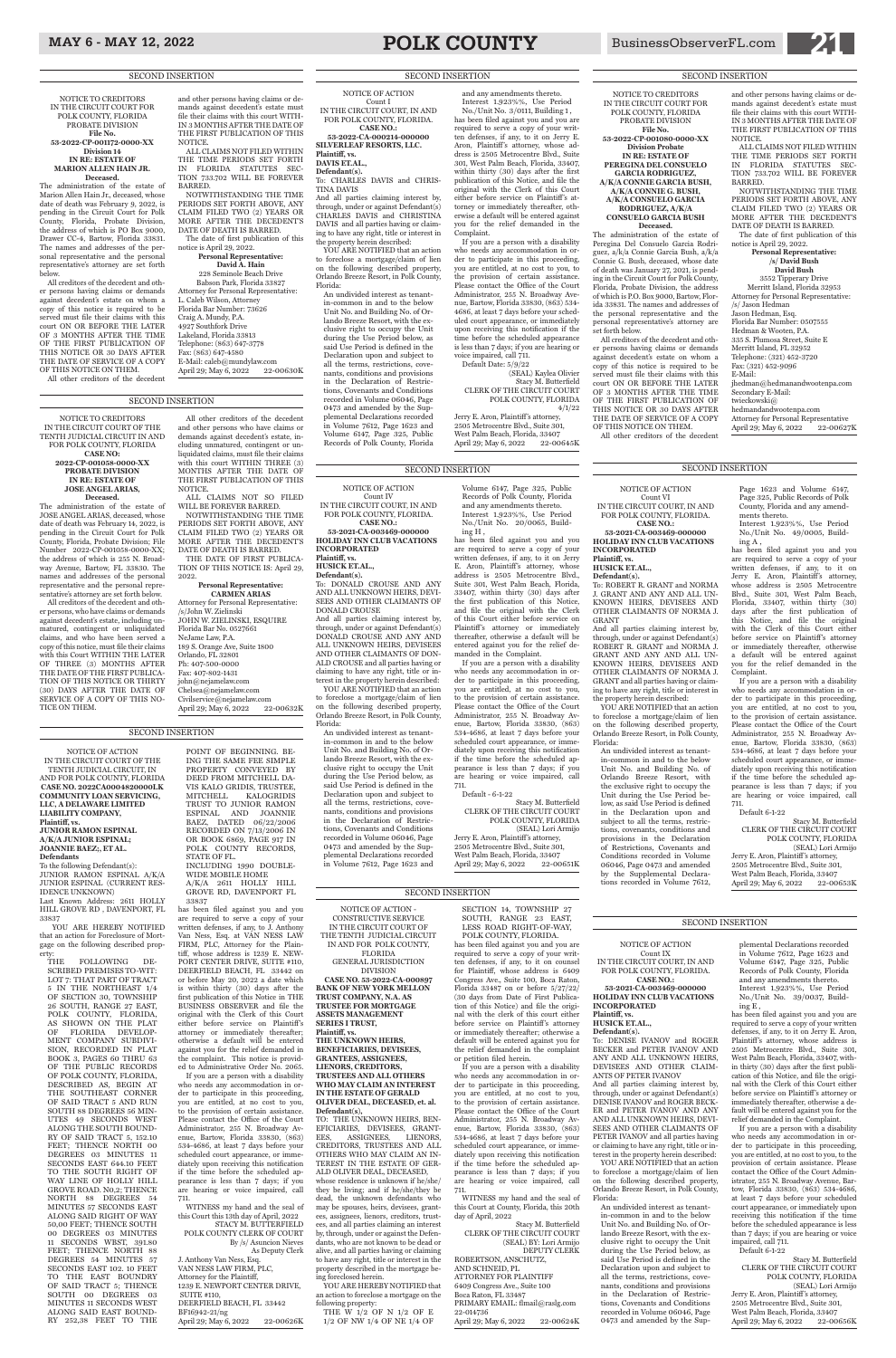

## 22 BUSINESS OBSERVER **POLK COUNTY** MAY 6 - MAY 12, 2022

### NOTICE OF ACTION

Count IV IN THE CIRCUIT COURT, IN AND FOR POLK COUNTY, FLORIDA. **CASE NO.:** 

**53-2021-CA-003467-000000 HOLIDAY INN CLUB VACATIONS INCORPORATED Plaintiff, vs.**

**PEARSON ET.AL., Defendant(s).**

To: MARINA MORSE A/K/A MA-RINA R MORSE AND ANY AND ALL UNKNOWN HEIRS, DEVISEES AND OTHER CLAIMANTS OF MARINA MORSE A/K/A MARINA R. MORSE and DONALD STEVEN MORSE AND ANY AND ALL UNKNOWN HEIRS, DEVISEES AND OTHER CLAIM-ANTS OF DONALD STEVEN MORSE, TRUSTEE FOR THE MORSE CHIL-DREN'S IRREVOCABLE TRUST UNDER AN INSTRUMENT DATED OCTOBER 24, 1994.

YOU ARE NOTIFIED that an action to foreclose a mortgage/claim of lien on the following described property, Orlando Breeze Resort, in Polk County, Florida:

And all parties claiming interest by, through, under or against Defendant(s) MARINA MORSE A/K/A MARINA R MORSE AND ANY AND ALL UN-KNOWN HEIRS, DEVISEES AND OTHER CLAIMANTS OF MARINA MORSE A/K/A MARINA R. MORSE and DONALD STEVEN MORSE AND ANY AND ALL UNKNOWN HEIRS, DEVISEES AND OTHER CLAIM-ANTS OF DONALD STEVEN MORSE, TRUSTEE FOR THE MORSE CHIL-DREN'S IRREVOCABLE TRUST UN-DER AN INSTRUMENT DATED OC-TOBER 24, 1994 and all parties having or claiming to have any right, title or interest in the property herein described:

An undivided interest as tenantin-common in and to the below Unit No. and Building No. of Orlando Breeze Resort, with the exclusive right to occupy the Unit during the Use Period below, as said Use Period is defined in the

CLERK OF THE CIRCUIT COURT POLK COUNTY, FLORIDA Jerry E. Aron, Plaintiff's attorney, 2505 Metrocentre Blvd., Suite 301, West Palm Beach, Florida, 33407<br>April 29: May 6, 2022 22-00659K April 29; May 6, 2022

### Declaration upon and subject to all the terms, restrictions, covenants, conditions and provisions in the Declaration of Restrictions, Covenants and Conditions recorded in Volume 06046, Page 0473 and amended by the Supplemental Declarations recorded in Volume 7612, Page 1623 and Volume 6147, Page 325, Public Records of Polk County, Florida and any amendments thereto. Interest 1.923%%, Use Period No./Unit No. 31/0047, Building F ,

and all parties having or claiming to have any right, title or interest in the property herein described: YOU ARE NOTIFIED that an action

has been filed against you and you are required to serve a copy of your written defenses, if any, to it on Jerry E. Aron, Plaintiff's attorney, whose address is 2505 Metrocentre Blvd., Suite 301, West Palm Beach, Florida, 33407, within thirty (30) days after the first publication of this Notice, and file the original with the Clerk of this Court either before service on Plaintiff's attorney or immediately thereafter, otherwise a default will be entered against you for the relief demanded in the Complaint.

 $\mathrm{C}$  , has been filed against you and you are required to serve a copy of your written defenses, if any, to it on Jerry E. Aron, Plaintiff 's attorney, whose address is 2505 Metrocentre Blvd., Suite 301, West Palm Beach, Florida, 33407, within thirty (30) days after the first publication of this Notice, and file the original with the Clerk of this Court either before service on Plaintiff's attorney or immediately thereafter, otherwise a default will be entered against you for the relief demanded in the Complaint.

> If you are a person with a disability who needs any accommodation in order to participate in this proceeding, you are entitled, at no cost to you, to the provision of certain assistance. Please contact the Office of the Court Administrator, 255 N. Broadway Avenue, Bartow, Florida 33830, (863) 534- 4686, at least 7 days before your scheduled court appearance, or immediately upon receiving this notification if the time before the scheduled appearance is less than 7 days; if you are hearing or voice impaired, call 711. Default 5-25-22

2505 Metrocentre Blvd., Suite 301, West Palm Beach, Florida, 33407 April 29: May 6, 2022 22-00660K

4/18/2022 (SEAL) Kaylee Watson Stacy M. Butterfield

> **PEARSON ET.AL., Defendant(s).** JOHN D. PRICE and

NOTICE OF ACTION Count V IN THE CIRCUIT COURT, IN AND FOR POLK COUNTY, FLORIDA. **CASE NO.: 53-2021-CA-003467-000000 HOLIDAY INN CLUB VACATIONS INCORPORATED**

> YOU ARE NOTIFIED that an action to foreclose a mortgage/claim of lien on the following described property,

### **Plaintiff, vs. PEARSON ET.AL.,**

**Defendant(s).** To: BEVERLY A. OLIVER AND ANY AND ALL UNKNOWN HEIRS, DEVI-SEES AND OTHER CLAIMANTS OF BEVERLY A. OLIVER

And all parties claiming interest by, through, under or against Defendant(s) BEVERLY A. OLIVER AND ANY AND ALL UNKNOWN HEIRS, DEVISEES AND OTHER CLAIMANTS OF BEV-ERLY A. OLIVER

to foreclose a mortgage/claim of lien on the following described property, Orlando Breeze Resort, in Polk County, Florida:

An undivided interest as tenantin-common in and to the below Unit No. and Building No. of Orlando Breeze Resort, with the exclusive right to occupy the Unit during the Use Period below, as said Use Period is defined in the Declaration upon and subject to all the terms, restrictions, covenants, conditions and provisions in the Declaration of Restrictions, Covenants and Conditions recorded in Volume 06046, Page 0473 and amended by the Supplemental Declarations recorded

> Default 5-25-22 4/18/2022 (SEAL) Kaylee Watson Stacy M. Butterfield CLERK OF THE CIRCUIT COURT POLK COUNTY, FLORIDA Jerry E. Aron, Plaintiff 's attorney, 2505 Metrocentre Blvd., Suite 301, West Palm Beach, Florida, 33407 April 29; May 6, 2022 22-00664K

in Volume 7612, Page 1623 and Volume 6147, Page 325, Public Records of Polk County, Florida and any amendments thereto. Interest 1.923%%, Use Period No./Unit No. 17/0017, Building

RECORDED IN PLAT BOOK 39, PAGE 47, OF THE PUBLIC RECORDS OF POLK COUNTY,

If you are a person with a disability who needs any accommodation in order to participate in this proceeding, you are entitled, at no cost to you, to the provision of certain assistance. Please contact the Office of the Court Administrator, 255 N. Broadway Avenue, Bartow, Florida 33830, (863) 534-4686, at least 7 days before your scheduled court appearance, or immediately upon receiving this notification if the time before the scheduled appearance is less than 7 days; if you are hearing or voice impaired, call 711.

### Default 5-25-22 4/18/2022 (SEAL) Kaylee Watson Stacy M. Butterfield CLERK OF THE CIRCUIT COURT POLK COUNTY, FLORIDA Jerry E. Aron, Plaintiff 's attorney,

NOTICE OF ACTION

Count IX IN THE CIRCUIT COURT, IN AND FOR POLK COUNTY, FLORIDA. **CASE NO.: 53-2021-CA-003467-000000 HOLIDAY INN CLUB VACATIONS** 

**INCORPORATED Plaintiff, vs.**

To: MARY SONDRA WEBB and

SONDRA L. PRICE and DANNY J.WEBB AND ANY AND ALL UN-KNOWN HEIRS, DEVISEES AND OTHER CLAIMANTS OF DANNY J.

WEBB

And all parties claiming interest by, through, under or against Defendant(s) MARY SONDRA WEBB and JOHN D. PRICE and SONDRA L. PRICE and DANNY J. WEBB AND ANY AND ALL UNKNOWN HEIRS, DEVISEES AND OTHER CLAIMANTS OF DANNY J. WEBB and all parties having or claiming to have any right, title or interest in

the property herein described:

Orlando Breeze Resort, in Polk County,

Florida:

An undivided interest as tenant-

in-common in and to the below Unit No. and Building No. of Orlando Breeze Resort, with the exclusive right to occupy the Unit during the Use Period below, as said Use Period is defined in the Declaration upon and subject to all the terms, restrictions, covenants, conditions and provisions in the Declaration of Restrictions, Covenants and Conditions

recorded in Volume 06046, Page

0473 and amended by the Supplemental Declarations recorded in Volume 7612, Page 1623 and Volume 6147, Page 325, Public Records of Polk County, Florida and any amendments thereto. Interest 1.923%%, Use Period No./Unit No. 37/0061, Build-

NOTICE IS HEREBY GIVEN pursuant to a Final Judgment of Foreclosure filed April 5, 2022 and entered in Case No. 532021CA002747000000, of the Circuit Court of the 10th Judicial Circuit in and for POLK County, Florida, wherein REVERSE MORTGAGE FUND-ING LLC is Plaintiff and LAJUAIA A. KEEN; UNKNOWN SPOUSE OF LAJUAIA A. KEEN; STACY K. SNELLINGS N/K/A STACY KEEN; UNKNOWN SPOUSE OF STACY K. SNELLINGS N/K/A STACY KEEN; UNKNOWN PERSON(S) IN POS-SESSION OF THE SUBJECT PROP-ERTY; TRUIST BANK, SUCCESSOR BY MERGER TO SUNTRUST BANK; UNITED STATES OF AMERICA, ACTING ON BEHALF OF THE OF THE SECRETARY OF HOUSING AND URBAN DEVELOPMENT; are defendants. STACY M. BUTTER-FIELD, the Clerk of the Circuit Court,

ing H , has been filed against you and you are required to serve a copy of your written defenses, if any, to it on Jerry E. Aron, Plaintiff 's attorney, whose address is 2505 Metrocentre Blvd., Suite 301, West Palm Beach, Florida, 33407, within thirty (30) days after the first publication of this Notice, and file the original with the Clerk of this Court either before service on Plaintiff 's attorney or immediately thereafter, otherwise a default will be entered against you for the relief demanded in the Complaint.

voice impaired, call 711. Dated this 25th day of April 2022. Marc Granger, Esq. Bar. No.: 146870 Kahane & Associates, P.A. 8201 Peters Road, Suite 3000 Plantation, Florida 33324 Telephone: (954) 382-3486 Telefacsimile: (954) 382-5380 Designated service email: notice@kahaneandassociates.com File No.: 21-00429 CLNK V6.20190626 April 29; May 6, 2022 22-00638K

If you are a person with a disability who needs any accommodation in order to participate in this proceeding, you are entitled, at no cost to you, to the provision of certain assistance. Please contact the Office of the Court Administrator, 255 N. Broadway Avenue, Bartow, Florida 33830, (863) 534-4686, at least 7 days before your scheduled court appearance, or immediately upon receiving this notification if the time before the scheduled appearance is less than 7 days; if you are hearing or voice impaired, call 711.

NOTICE OF ACTION - CONSTRUCTIVE SERVICE IN THE CIRCUIT COURT OF THE TENTH JUDICIAL CIRCUIT IN AND FOR POLK COUNTY, FLORIDA GENERAL JURISDICTION DIVISION **CASE NO. 53-2022-CA-000954**

**U.S. BANK NATIONAL ASSOCIATION, Plaintiff, vs.**

### **THE UNKNOWN HEIRS, BENEFICIARIES, DEVISEES, GRANTEES, ASSIGNEES, LIENORS, CREDITORS, TRUSTEES AND ALL OTHERS WHO MAY CLAIM AN INTEREST IN THE ESTATE OF STEPHEN H. SMITH, DECEASED, et. al. Defendant(s),**

TO: THE UNKNOWN HEIRS, BEN-EFICIARIES, DEVISEES, GRANT-EES, ASSIGNEES, LIENORS, CREDITORS, TRUSTEES AND ALL OTHERS WHO MAY CLAIM AN INTEREST IN THE ESTATE OF STEPHEN H. SMITH, DECEASED; OWNER,

whose residence is unknown if he/she/ they be living; and if he/she/they be dead, the unknown defendants who may be spouses, heirs, devisees, grantees, assignees, lienors, creditors, trustees, and all parties claiming an interest by, through, under or against the Defendants, who are not known to be dead or alive, and all parties having or claiming to have any right, title or interest in the property described in the mortgage being foreclosed herein.

YOU ARE HEREBY NOTIFIED that an action to foreclose a mortgage on the following property: LOT 11, BLOCK 720, INDIAN

LAKE ESTATES UNIT NO. 8, A SUBDIVISION ACCORD-ING TO THE PLAT THEREOF

April 29; May 6, 2022 22-00667K

NOTICE IS HEREBY GIVEN pursuant to Final Judgment of Foreclosure dated April 22, 2022 in Case No. 532021CA002425000000 in the Circuit Court in and for Polk County,<br>Florida wherein FOREST RIDGE Florida wherein FOREST RIDGE ASSOCIATION INC, a Florida non-profit Corporation, is Plaintiff, and MARIA ESTHER DIEPPA; LIZAMARIE HERNAN-DEZ DIEPPA, et al, is the Defendant, I will sell to the highest and best bidder for cash at: 10:00 A.M. (Eastern Time) on MAY 27, 2022. ( ) www.polk. realforeclose.com the Clerk's website for online auctions after first given notice as required by Section 45.031, Florida Statutes, the following described real property as set forth in the Final Judgment, to wit:

FLORIDA

has been filed against you and you are required to serve a copy of your written defenses, if any, to it on counsel for Plaintiff, whose address is 6409 Congress Ave., Suite 100, Boca Raton, Florida 33487 on or before 5/30/2022/(30 days from Date of First Publication of this Notice) and file the original with the clerk of this court either before service on Plaintiff's attorney or immediately thereafter; otherwise a default will be entered against you for the relief demanded in the complaint or petition

Dated: April 26, 2022 FLORIDA COMMUNITY LAW GROUP, P.L. Attorneys for Plaintiff 1855 Griffin Road, Suite A-423 Dania Beach, FL 33004 Tel: (954) 372-5298 Fax: (866) 424-5348 Email: jared@flclg.com By: /s/ Jared Block Jared Block, Esq. Florida Bar No. 90297 April 29; May 6, 2022 22-00666K filed herein.

If you are a person with a disability who needs any accommodation in order to participate in this proceeding, you are entitled, at no cost to you, to the provision of certain assistance. Please contact the Office of the Court Administrator, 255 N. Broadway Avenue, Bartow, Florida 33830, (863) 534-4686, at least 7 days before your scheduled court appearance, or immediately upon receiving this notification if the time before the scheduled appearance is less than 7 days; if you are hearing or voice impaired, call 711. WITNESS my hand and the seal of this Court at County, Florida, this 22nd

day of April, 2022

Stacy M. Butterfield

CLERK OF THE CIRCUIT COURT (SEAL) BY: Asuncion Nieves DEPUTY CLERK

ROBERTSON, ANSCHUTZ, AND SCHNEID, PL ATTORNEY FOR PLAINTIFF 6409 Congress Ave., Suite 100 Boca Raton, FL 33487

PRIMARY EMAIL: flmail@raslg.com

### SECOND INSERTION SECOND INSERTION SECOND INSERTION SECOND INSERTION

22-022054

Dated this 26 day of April, 2022. ROBERTSON, ANSCHUTZ, SCHNEID, CRANE & PARTNERS, PLLC Attorney for Plaintiff 6409 Congress Ave., Suite 100 Boca Raton, FL 33487 Telephone: 561-241-6901 Facsimile: 561-997-6909 Service Email: flmail@raslg.com By: \S\Ashley Bruneus Ashley Bruneus, Esquire Florida Bar No. 1017216 Communication Email: ashbruneus@raslg.com 21-018133 - MiM April 29; May 6, 2022 22-00671K

### AMENDED NOTICE OF FORECLOSURE SALE (to reflect correct sale date) IN THE CIRCUIT COURT OF THE TENTH JUDICIAL CIRCUIT IN AND FOR POLK COUNTY, FLORIDA **CASE NO.: 2019-CA-000431 PHH MORTGAGE CORPORATION, Plaintiff, v. UNKNOWN PERSONAL REPRESENTATIVE FOR THE ESTATE OF ELIZABETH J. KNOBLOCK, et al.,**

### **Defendants.**

NOTICE is hereby given that Stacy M. Butterfield, Clerk of the Circuit Court of Polk County, Florida, will on May 24, 2022, at 10:00 a.m. ET, via the online auction site at www.polk.realforeclose. com in accordance with Chapter 45, F.S., offer for sale and sell to the highest and best bidder for cash, the following described property situated in Polk County, Florida, to wit:

Begin at the Northwest corner of the West 1/2 of the SE 1/4 of the SE 1/4 of Section 10, Township 29 South, Range 25 East, Polk County, Florida, run South 635 feet and East 215 feet for a point of beginning; thence run North 220 feet, thence run East 215 feet, thence run South 220 feet and run West 215 feet back to the point of beginning. Property Address: 13 Wilson Rd, Winter Haven, FL, 33880 pursuant to the Final Judgment of

Foreclosure entered in a case pending

in said Court, the style and case number of which is set forth above.

Any person claiming an interest in the surplus from the sale, if any, other than the property owner as of the date of the Lis Pendens must file a claim before the clerk reports the surplus as unclaimed. If the sale is set aside for any reason,

the Purchaser at the sale shall be entitled only to a return of the deposit paid. The Purchaser shall have no further recourse against the Mortgagor, the Mortgagee or the Mortgagee's attorney.

If you are a person with a disability who needs any accommodation in order to participate in this proceeding, you are entitled, at no cost to you, to the provision of certain assistance. Please contact the Office of the Court Administrator, 255 N. Broadway Avenue, Bartow, Florida 33830, (863) 534-4686, at least 7 days before your scheduled court appearance, or immediately upon receiving this notification if the time before the scheduled appearance is less than 7 days; if you are hearing or voice impaired, call 711.

SUBMITTED on this 26th day of April, 2022. TIFFANY & BOSCO, P.A. /s/ Kathryn I. Kasper, Esq. Anthony R. Smith, Esq. FL Bar #157147 Kathryn I. Kasper, Esq. FL Bar #621188 Attorneys for Plaintiff April 29; May 6, 2022 22-00665K

NOTICE OF FORECLOSURE SALE IN THE CIRCUIT COURT OF THE 10TH JUDICIAL CIRCUIT, IN AND FOR POLK COUNTY, FLORIDA CIVIL DIVISION **CASE NO. 532021CA002747000000** 

**REVERSE MORTGAGE FUNDING LLC, Plaintiff, vs.** 

**LAJUAIA A. KEEN; UNKNOWN SPOUSE OF LAJUAIA A. KEEN; STACY K. SNELLINGS N/K/A STACY KEEN; UNKNOWN SPOUSE OF STACY K. SNELLINGS N/K/A STACY KEEN; TRUIST BANK, SUCCESSOR BY MERGER TO SUNTRUST BANK; UNITED STATES OF AMERICA, ACTING ON BEHALF OF THE OF THE SECRETARY OF HOUSING AND URBAN DEVELOPMENT; UNKNOWN PERSON(S) IN POSSESSION OF THE SUBJECT** 

**PROPERTY, Defendant(s)**

for cash BY ELECTRONIC SALE AT: WWW.POLK.REALFORECLOSE. COM, at 10:00 A.M., on May 20, 2022, the following described property as set forth in said Final Judgment, to wit: THE FOLLOWING PROPER-TY SITUATED IN THE STATE OF FLORIDA, COUNTY OF POLK, DESCRIBED AS FOL-LOWS: THE WEST 210 FEET OF THAT PART OF THE SW 1/4

OF SECTION 9, TOWNSHIP 30 SOUTH, RANGE 29 EAST, LYING SOUTH OF OLD STATE ROAD #79 AND NORTH OF HIGHWAY #60 AS PRESENT-LY LOCATED.

Any person claiming an interest in the surplus from the sale, if any, other than the property owner as of the date of the lis pendens must file a claim before the Clerk reports the surplus as unclaimed.

If you are a person with a disability who needs any accommodation in order to participate in this proceeding, you are entitled, at no cost to you, to the provision of certain assistance. Please contact the Office of the Court Administrator, 255 N. Broadway Avenue, Bartow, Florida 33830, (863) 534- 4686, at least 7 days before your scheduled court appearance, or immediately upon receiving this notification if the time before the scheduled appearance is less than 7 days; if you are hearing or

> NOTICE OF SALE IN THE CIRCUIT COURT OF THE TENTH JUDICIAL CIRCUIT IN AND FOR POLK COUNTY, FLORIDA

### **Case Number:**

**53-2021CA-003324-0000-00 FIRST MORTGAGE CORPORATION OF WINTER HAVEN, a Florida corporation,** 

**Plaintiff, vs. MICHAEL R. MICHAUD, ALEXIS B. MICHAUD, husband and wife, THE RIGHT WAY ASSOCIATES, INC. d/b/a WCCR, a dissolved Florida corporation, KAREN MACK, dba ALLIED BUILDING PRODUCTS CORP, an unregistered fictitious entity,** 

### **Defendants.**

Notice is hereby given that pursuant to the final judgment dated April 18, 2022 in case number 53-2021CA-003324-0000-00 in the Circuit Court of the Tenth Judicial Circuit, in and for Polk County, Florida, wherein FIRST MORTGAGE CORPORATION OF WINTER HAVEN, a Florida corporation, as Plaintiff, and MICHAEL R. MICHAUD, ALEXIS B. MICHAUD, husband and wife, THE RIGHT WAY ASSOCIATES, INC. d/b/a WCCR, a dissolved Florida corporation, KAREN MACK, dba ALLIED BUILDING PRODUCTS CORP, an unregistered fictitious entity, are Defendants, I will sell to the highest and best bidder for cash online at www.polk.realforeclose. com at 10:00 a.m. on the 23rd day of

May, 2022, the following described property as set forth in said final judgment, to wit:

Lot 9, TIMBER WOOD UNIT III SUBDIVISION, as shown by map or plat thereof as recorded in Plat Book 74, Page 50, of the Public Records of Polk County, Florida

Property Address: 3357 Timberline Road West, Winter Haven, Florida 33880

Any person claiming an interest in the surplus from the sale, if any, other than the property owner as of the date of the lis pendens, must file a claim within sixty (60) days after the sale.

If you are a person with a disability who needs any accommodation in order to participate in this proceeding, you are entitled, at no cost to you, to the provision of certain assistance. Please contact the Office of the Court Administrator, 255 N. Broadway Avenue, Bartow, Florida 33830, (863) 534-4686, at least 7 days before your scheduled court appearance, or immediately upon receiving this notification if the time before the scheduled appearance is less than 7 days; if you are hearing or voice impaired, call 711. Submitted by: Krista Mahalak, Esquire Peterson & Myers, P.A. Post Office Drawer 7608 Winter Haven, Florida 33883-7608 Attorney for Plaintiff

April 29; May 6, 2022 22-00639K

NOTICE OF SALE

PURSUANT TO CHAPTER 45 IN THE CIRCUIT COURT OF THE 10TH HIDICIAL CIRCUIT IN AND FOR POLK COUNTY, FLORIDA

**CASE NO. 532021CA002425000000 FOREST RIDGE HOMEOWNERS ASSOCIATION INC, a Florida non-profit Corporation, Plaintiff, vs. MARIA ESTHER DIEPPA; LIZAMARIE HERNANDEZ DIEPPA, et al, Defendant(s).** 

LOT 112, FOREST RIDGE, ACCORDING TO THE MAP OR PLAT THEREOF, AS RE-CORDED IN PLAST BOOK 139, PAGE(S) 37-40, INCLUSIVE,

OF THE PUBLIC RECORDS

OF POLK COUNTY, FLORIDA. A/K/A: 6054 FOREST RIDGE LANE, WINTER HAVEN FLORIDA 33881.

ANY PERSON CLAIMING AN IN-TEREST IN THE SURPLUS FROM THE SALE, IF ANY, OTHER THAN THE PROPERTY OWNER AS OF THE DATE OF THE LIS PENDENS MUST FILE A CLAIM BEFORE THE CLERK REPORTS THE SURPLUS AS UNCLAIMED.

If you are a person with a disability who needs any accommodation in order to participate in this proceeding, you are entitled, at no cost to you, to the provision of certain assistance. Please contact the Office of the Court Administrator, 255 N. Broadway Avenue, Bartow, Florida 33830, (863) 534-4686, at least 7 days before your scheduled court appearance, or immediately upon receiving this notification if the time before the scheduled appearance is less than 7 days; if you are hearing or voice impaired, call 711.

TENTH JUDICIAL CIRCUIT IN AND FOR POLK COUNTY, FLORIDA **CASE NO. 2019CA001287000000**

**SPECIALIZED LOAN** 

**SERVICING LLC, Plaintiff, vs. KATHY SNYDER, et al. Defendant(s).** NOTICE IS HEREBY GIVEN pursuant to a Final Judgment of Foreclosure dated April 05, 2022, and entered in 2019CA001287000000 of the Circuit Court of the TENTH Judicial Circuit in and for Polk County, Florida, wherein US BANK TRUST NATIONAL ASSO-CIATION, NOT IN ITS INDIVIDUAL

## CAPACITY BUT SOLELY AS OWN-

NOTICE OF FORECLOSURE SALE IN THE CIRCUIT COURT OF THE ST NW, WINTER HAVEN, FL

ER TRUSTEE FOR VRMTG ASSET TRUST is the Plaintiff and DAVID SNYDER A/K/A DAVID ERIC SNY-DER and KATHY SNYDER are the Defendant(s). Stacy M. Butterfield as the Clerk of the Circuit Court will sell to the highest and best bidder for cash at www.polk.realforeclose.com, at 10:00 AM, on May 20, 2022, the following described property as set forth in said Final Judgment, to wit:

LOTS 232 AND 233, INWOOD-NO. 1, ACCORDING TO THE PLAT THEREOF, AS RECORD-ED IN PLAT BOOK 8, PAGE(S) 40A THROUGH 40C, OF THE PUBLIC RECORDS OF POLK COUNTY, FLORIDA. A/K/A 1101 26TH STREET NW, WIN-TER HAVEN, FL 33881 Property Address: 1101 26TH

33881 Any person claiming an interest in the surplus from the sale, if any, other than the property owner as of the date of the lis pendens must file a claim in accordance with Florida Statutes, Section 45.031.

are entitled, at no cost to you, to the provision of certain assistance. Please contact the Office of the Court Administrator, 255 N. Broadway Avenue, Bartow, Florida 33830, (863) 534-4686,

If you are a person with a disability who needs any accommodation in order to participate in this proceeding, you at least 7 days before your scheduled court appearance, or immediately upon receiving this notification if the time before the scheduled appearance is less than 7 days; if you are hearing or voice impaired, call 711.

### SECOND INSERTION

### will sell to the highest and best bidder

SECOND INSERTION

SECOND INSERTION

### SECOND INSERTION

### SECOND INSERTION

SECOND INSERTION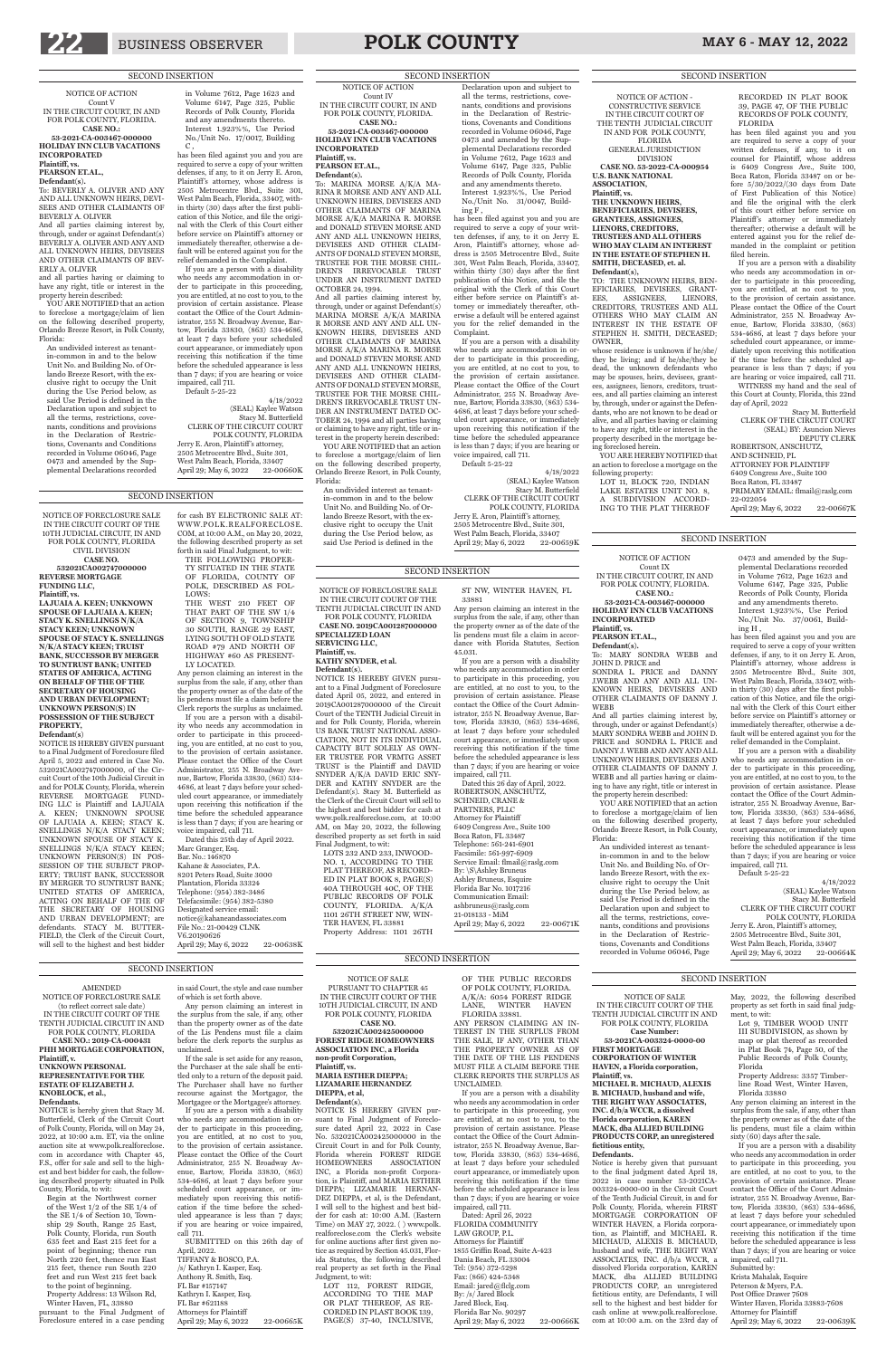## MAY 6 - MAY 12, 2022 **POLK COUNTY** BusinessObserverFL.com **23**

### NOTICE OF ACTION

Count III IN THE CIRCUIT COURT, IN AND FOR POLK COUNTY, FLORIDA. **CASE NO.:** 

To: BARBARA MONTROY A/K/A BARBARA F. MONTROY AND ANY AND ALL UNKNOWN HEIRS, DEVISEES AND OTHER CLAIMANTS OF BARBARA MON-TROY A/K/A BARBARA F. MON-**TROY** 

**53-2021-CA-003467-000000 HOLIDAY INN CLUB VACATIONS INCORPORATED Plaintiff, vs.**

### **PEARSON ET.AL., Defendant(s).**

And all parties claiming interest by, through, under or against Defendant(s) BARBARA MONTROY A/K/A BAR-BARA F. MONTROY AND ANY AND ALL UNKNOWN HEIRS, DEVISEES AND OTHER CLAIMANTS OF BAR-BARA MONTROY A/K/A BARBARA F. MONTROY and all parties having or claiming to have any right, title or interest in the property herein described:

YOU ARE NOTIFIED that an action to foreclose a mortgage/claim of lien on the following described property, Orlando Breeze Resort, in Polk County, Florida:

An undivided interest as tenantin-common in and to the below Unit No. and Building No. of Orlando Breeze Resort, with the exclusive right to occupy the Unit during the Use Period below, as said Use Period is defined in the Declaration upon and subject to all the terms, restrictions, covenants, conditions and provisions in the Declaration of Restrictions, Covenants and Conditions recorded in Volume 06046, Page 0473 and amended by the Supplemental Declarations recorded in Volume 7612, Page 1623 and Volume 6147, Page 325, Public Records of Polk County, Florida and any amendments thereto. Interest 1.923%%, Use Period

No./Unit No. 22/0042, Building F , has been filed against you and you

are required to serve a copy of your written defenses, if any, to it on Jerry E. Aron, Plaintiff's attorney, whose address is 2505 Metrocentre Blvd., Suite 301, West Palm Beach, Florida, 33407, within thirty (30) days after the first publication of this Notice, and file the original with the Clerk of this Court either before service on Plaintiff's attorney or immediately thereafter, otherwise a default will be entered against you for the relief demanded in the Complaint.

If you are a person with a disability who needs any accommodation in order to participate in this proceeding, you are entitled, at no cost to you, to the provision of certain assistance. Please contact the Office of the Court Administrator, 255 N. Broadway Avenue, Bartow, Florida 33830, (863) 534-4686, at least 7 days before your scheduled court appearance, or immediately upon receiving this notification if the time before the scheduled appearance is less than 7 days; if you are hearing or voice impaired, call 711.

Default 5-25-22

Jerry E. Aron, Plaintiff 's attorney, 2505 Metrocentre Blvd., Suite 301, West Palm Beach, Florida, 33407 April 29; May 6, 2022 22-00661K

4/18/2022 (SEAL) Kaylee Watson Stacy M. Butterfield CLERK OF THE CIRCUIT COURT POLK COUNTY, FLORIDA Jerry E. Aron, Plaintiff 's attorney, 2505 Metrocentre Blvd., Suite 301,

West Palm Beach, Florida, 33407<br>April 29: May 6, 2022 22-00658K April 29; May 6, 2022

NOTICE OF ACTION Count VI IN THE CIRCUIT COURT, IN AND FOR POLK COUNTY, FLORIDA. **CASE NO.:** 

**53-2021-CA-003467-000000 HOLIDAY INN CLUB VACATIONS INCORPORATED**

### **Plaintiff, vs. PEARSON ET.AL.,**

parties claiming interest by, through, under or against Defendant(s) ROBERT D. ROG-ERS and KATHLEEN S. ROGERS AND ANY AND ALL UNKNOWN HEIRS, DEVISEES AND OTHER CLAIMANTS OF KATHLEEN S. ROGERS and all parties having or claiming to have any right, title or interest in the property herein described:

> **Defendant(s).** To: EMILY A PERRY AND ANY AND ALL UNKNOWN HEIRS, DEVISEES AND OTHER CLAIMANTS OF EM-ILY A. PERRY

> And all parties claiming interest by, through, under or against Defendant(s) EMILY A PERRY AND ANY AND ALL UNKNOWN HEIRS, DEVISEES AND OTHER CLAIMANTS OF EMILY A. PERRY and all parties having or claiming to have any right, title or interest in the property herein described:

YOU ARE NOTIFIED that an action to foreclose a mortgage/claim of lien on the following described property, Orlando Breeze Resort, in Polk County, Florida:

An undivided interest as tenantin-common in and to the below Unit No. and Building No. of Orlando Breeze Resort, with the exclusive right to occupy the Unit during the Use Period below, as said Use Period is defined in the Declaration upon and subject to all the terms, restrictions, covenants, conditions and provisions in the Declaration of Restrictions, Covenants and Conditions recorded in Volume 06046, Page 0473 and amended by the Supplemental Declarations recorded in Volume 7612, Page 1623 and

CLERK OF THE CIRCUIT COURT POLK COUNTY, FLORIDA Jerry E. Aron, Plaintiff's attorney, 2505 Metrocentre Blvd., Suite 301, West Palm Beach, Florida, 33407 April 29; May 6, 2022 22-00662K

> Volume 6147, Page 325, Public Records of Polk County, Florida and any amendments thereto. Interest 1.923%%, Use Period No./Unit No. 34/0022, Build-

ing C , has been filed against you and you are required to serve a copy of your written defenses, if any, to it on Jerry E. Aron, Plaintiff's attorney, whose address is 2505 Metrocentre Blvd., Suite 301, West Palm Beach, Florida, 33407, within thirty (30) days after the first publication of this Notice, and file the original with the Clerk of this Court either before service on Plaintiff's attorney or immediately thereafter, otherwise a default will be entered against you for the relief demanded in the Complaint.

If you are a person with a disability who needs any accommodation in order to participate in this proceeding, you are entitled, at no cost to you, to the provision of certain assistance. Please contact the Office of the Court Administrator, 255 N. Broadway Avenue, Bartow, Florida 33830, (863) 534- 4686, at least 7 days before your scheduled court appearance, or immediately upon receiving this notification if the time before the scheduled appearance is less than 7 days; if you are hearing or voice impaired, call 711.

Default 5-25-22

4/18/2022 (SEAL) Kaylee Watson

Stacy M. Butterfield CLERK OF THE CIRCUIT COURT POLK COUNTY, FLORIDA

### 4/18/2022 (SEAL) Kaylee Watson Stacy M. Butterfield CLERK OF THE CIRCUIT COURT POLK COUNTY, FLORIDA Jerry E. Aron, Plaintiff 's attorney, 2505 Metrocentre Blvd., Suite 301, West Palm Beach, Florida, 33407 April 29; May 6, 2022 22-00663K

NOTICE OF ACTION Count VII IN THE CIRCUIT COURT, IN AND FOR POLK COUNTY, FLORIDA. **CASE NO.: 53-2021-CA-003467-000000 HOLIDAY INN CLUB VACATIONS INCORPORATED Plaintiff, vs. PEARSON ET.AL., Defendant(s).**

ROBERT D. ROGERS and KATHLEEN S. ROGERS AND ANY AND ALL UNKNOWN HEIRS, DEVISEES AND OTHER CLAIMANTS OF KATHLEEN S. ROGERS<br>And all

YOU ARE NOTIFIED that an action to foreclose a mortgage/claim of lien on the following described property, Orlando Breeze Resort, in Polk County, Florida:

An undivided interest as tenantin-common in and to the below Unit No. and Building No. of Orlando Breeze Resort, with the exclusive right to occupy the Unit during the Use Period below, as said Use Period is defined in the Declaration upon and subject to all the terms, restrictions, covenants, conditions and provisions in the Declaration of Restrictions, Covenants and Conditions recorded in Volume 06046, Page 0473 and amended by the Supplemental Declarations recorded in Volume 7612, Page 1623 and Volume 6147, Page 325, Public Records of Polk County, Florida and any amendments thereto.

Interest 1.923%%, Use Period No./Unit No. 46/0005, Building A ,

has been filed against you and you are required to serve a copy of your written defenses, if any, to it on Jerry E. Aron, Plaintiff's attorney, whose address is 2505 Metrocentre Blvd., Suite 301, West Palm Beach, Florida, 33407, within thirty (30) days after the first publication of this Notice, and file the original with the Clerk of this Court either before service on Plaintiff's attorney or immediately thereafter, otherwise a default will be entered against you for the relief demanded in the Complaint.

If you are a person with a disability who needs any accommodation in order to participate in this proceeding, you are entitled, at no cost to you, to the provision of certain assistance. Please contact the Office of the Court Administrator, 255 N. Broadway Avenue, Bartow, Florida 33830, (863) 534-4686, at least 7 days before your scheduled court appearance, or immediately upon receiving this notification if the time before the scheduled appearance is less than 7 days; if you are hearing or voice impaired, call 711. Default 5-25-22

4/18/2022

(SEAL) Kaylee Watson Stacy M. Butterfield

> By: Jerry E. Aron, P.A., Trustee, 2505 Metrocentre Blvd, Ste 301, West Palm Beach, FL 33407 April 29; May 6, 2022 22-00672K

## NOTICE OF ACTION

Count VIII IN THE CIRCUIT COURT, IN AND FOR POLK COUNTY, FLORIDA. **CASE NO.:** 

### **53-2021-CA-003467-000000 HOLIDAY INN CLUB VACATIONS INCORPORATED Plaintiff, vs. PEARSON ET.AL.,**

### **Defendant(s).** To: RENATE THOMAS AND ANY AND ALL UNKNOWN HEIRS, DEVI-SEES AND OTHER CLAIMANTS OF RENATE THOMAS

And all parties claiming interest by, through, under or against Defendant(s) RENATE THOMAS AND ANY AND ALL UNKNOWN HEIRS, DEVISEES AND OTHER CLAIMANTS OF RE-NATE THOMAS and all parties having or claiming to have any right, title or interest in the property herein described:

YOU ARE NOTIFIED that an action to foreclose a mortgage/claim of lien on the following described property, Orlando Breeze Resort, in Polk County, Florida:

An undivided interest as tenantin-common in and to the below Unit No. and Building No. of Orlando Breeze Resort, with the exclusive right to occupy the Unit during the Use Period below, as said Use Period is defined in the Declaration upon and subject to all the terms, restrictions, covenants, conditions and provisions in the Declaration of Restrictions, Covenants and Conditions recorded in Volume 06046, Page 0473 and amended by the Supplemental Declarations recorded in Volume 7612, Page 1623 and

Volume 6147, Page 325, Public Records of Polk County, Florida and any amendments thereto. Interest 1.923%%, Use Period No./Unit No. 15/0032, Build-

OF 98.00 FEET TO THE SAID POINT OF BEGINNING.<br>TOGETHER WITH MO TOGETHER WITH

ing D ,

has been filed against you and you are required to serve a copy of your written defenses, if any, to it on Jerry E. Aron, Plaintiff's attorney, whose address is 2505 Metrocentre Blvd., Suite 301, West Palm Beach, Florida, 33407, within thirty (30) days after the first publication of this Notice, and file the original with the Clerk of this Court either before service on Plaintiff's attorney or immediately thereafter, otherwise a default will be entered against you for the relief demanded in the Complaint.

Dated this 21st day of April, 2022. BROCK & SCOTT, PLLC Attorney for Plaintiff 2001 NW 64th St, Suite 130 Ft. Lauderdale, FL 33309 Phone: (954) 618-6955, ext. 6173 Fax: (954) 618-6954 FLCourtDocs@brockandscott.com By /s/ Maxine Meltzer Maxine Meltzer, Esq. Florida Bar No. 119294 Case No. 2019CA001672000000 File # 20-F01632 April 29; May 6, 2022 22-00621K

### SECOND INSERTION SECOND INSERTION

If you are a person with a disability who needs any accommodation in order to participate in this proceeding, you are entitled, at no cost to you, to the provision of certain assistance. Please contact the Office of the Court Administrator, 255 N. Broadway Avenue, Bartow, Florida 33830, (863) 534- 4686, at least 7 days before your scheduled court appearance, or immediately upon receiving this notification if the time before the scheduled appearance is less than 7 days; if you are hearing or voice impaired, call 711. Default 5-25-22

LOT 2, PEBBLEBROOKE ES-TATES, ACCORDING TO THE MAP OR PLAT THEREOF AS RECORDED IN PLAT BOOK

> **NOTICE OF DEFAULT AND INTENT TO FORECLOSE December 16, 2021** Jerry E. Aron, P.A. has been appointed as Trustee by Holiday Inn Club Vacations Incorporated for the purposes of instituting a Trustee Foreclosure and Sale under Florida Statutes 721.856. The Obligor has failed to pay when due the applicable assessments for common expenses and ad valorem taxes. A Claim of Lien has been recorded in the Public Records of Polk County, Florida against the Obligor's timeshare interest including any costs, expenses, and attorney's fees, which amount is identified below. The Claim of Lien has been assigned to Holiday Inn Club Vacations Incorporated f/k/a Orange Lake Country Club,

Inc.

TIMESHARE PLAN: ORLANDO BREEZE RESORT An undivided fractional fee interest as tenant-in-common in and to the Unit, all as described below, in Orlando Breeze Resort, a vacation resort in Polk County, Florida, according to the Declaration of Restrictions, Covenants and Conditions recorded in Official Records Book 06046, Page 0473, of the Public Records of Polk County, Florida, as may be subsequently amended or supplemented from time to time (the "Declaration"), together with the exclusive right, as among the other Owners of Vacation Ownership Interests in the Unit, to occupy the Unit with annual or biennial (Odd or Even years) frequency during the Use Period desribed above, together with an undivided interest in the Common Elements appurtenant thereto of Or-

lando Breeze Resort.

**Contract Number**: M93549576 -- ALFREDO ARGUELLO, ("Owner(s)"), 11655 FOXFORD, SAN ANTONIO, TX 78253 / Week 29 in Unit No. 0104/

Building 1/ Fractional Interest 1.923%/ Amount Secured by Lien: \$8,334.38/ Lien Doc #2021188155/Assign Doc 2021192203

**Contract Number**: M93366119 ROBERTO AUGUST and CINDY AUGUST, ("Owner(s)"), 108 SOMER-SET LN, BOLINGBROOK, IL 60440 / Week 36 in Unit No. 0014/ Building B/ Fractional Interest 1.923%/ Amount Secured by Lien: \$5,710.69/ Lien Doc #2021188155/Assign Doc #2021192203

**Contract Number**: M92310075 -- HENRY A BEUSES-YNCIARTE and RASVERT S CASTILLO-BEUSES, ("Owner(s)"), 18622 ORONO RIDGE TRL, RICHMOND, TX 77407 Week 48 in Unit No. 0070/ Building H/ Fractional Interest 1.923%/ Amount Secured by Lien: \$6,771.84/ Lien Doc #2021188193/Assign Doc #2021192205

**Contract Number**: M92083491 -- ERIC DAUTREMAY and CATHY CAPONE, ("Owner(s)"), 70 IRON-WORKS HILL RD, BROOKFIELD, CT 06804 and 4103 VICTORIA DR, MOUNT KISCO, NY 10549 Week 3 in Unit No. 0028/ Building D/ Fractional Interest 1.923%/ Amount Secured by Lien: \$2,982.64/ Lien Doc #2021188193/Assign Doc #2021192205

**Contract Number**: M6684707 -- TIMOTHY HARDEN, ("Owner(s)"), 3215 N 65TH AVE, PHOENIX, AZ 85033 / Week 19 in Unit No. 0023/ Building C/ Fractional Interest 1.923%/

Amount Secured by Lien: \$5,386.55/ Lien Doc #2021188193/Assign Doc #2021192205

**Contract Number**: M91841273 JAMES E KENNEDY and JEA-NENE E DAVIS, ("Owner(s)"), 9465 CLEARWOOD DR APT 523, HOUS-TON, TX 77075 and 146 GRAND-VIEW DR, HINESVILLE, GA 31313 / Week 39 in Unit No. 0045/ Building F/ Fractional Interest 1.923%/ Amount Secured by Lien: \$5,622.49/ Lien Doc #2021188193/Assign Doc #2021192205

**Contract Number**: M91738324 -- TOMAS RUIZ and DEBRA RUIZ, ("Owner(s)"), 47 PIERPONT ST, PEA-BODY, MA 01960 and 2229 LAKE OAKS CT, MARTINEZ, CA 94553 / Week 18 in Unit No. 0021/ Building C/ Fractional Interest 1.923%/Amount Secured by Lien: \$4,284.30/Lien Doc #2021188193/Assign Doc #2021192205

**Contract Number**: M93079841 -- CAROL SACHSE, ("Owner(s)"), 2137 RICHBROOK DR, GARLAND, TX 75044 / Week 51 in Unit No. 0026/ Building D/ Fractional Interest 1.923%/Amount Secured by Lien: \$4,209.92/Lien Doc #2021188155/Assign Doc #2021192203

**Contract Number**: M92889805  $\,$  JOHNNY  $\,$  V  $\,$  TRAN  $\,$  and  $\,$  ANH  $\,$ NGUYEN, ("Owner(s)"), 3001 FUR-NEAUX LN, CARROLLTON, TX 75007 and 2214 SAN SIMEON PL, CARROLLTON, TX 75006 / Week 27 in Unit No. 0015/ Building B/ Fractional Interest 1.923%/ Amount Secured by Lien: \$4,590.90/ Lien Doc #2021188155/Assign Doc #2021192203

You have the right to cure the default by paying the full amount set forth above plus per diem as accrued to the date of payment, on or before the 30th day after the date of this notice. If payment is not received within such 30-day period, additional amounts will be due. The full amount has to be paid with your credit card by calling Holiday Inn Club Vacations Incorporated F/K/A Orange Lake Country Club, Inc., at 866-714-8679. Failure to cure the default set forth herein or take other appropriate action regarding this matter will result in the loss of ownership of the timeshare through the trustee foreclosure procedure set forth in F.S. 721.856. You have the right to submit an objection form, exercising your right to object to the use of trustee foreclosure procedure. If the objection is filed this matter shall be subject to the to the judicial foreclosure procedure only. The default may be cured any time before the trustee's sale of your timeshare interest. If you do not object to the use of trustee foreclosure procedure, you will not be subject to a deficiency judgment even if the proceeds from the sale of your timeshare interest are sufficient to offset the amounts secured by the lien. Pursuant to the Fair Debt Collection Practices Act, it is required that we state the following: THIS IS AN AT-TEMPT TO COLLECT A DEBT AND ANY INFORMATION OBTAINED WILL BE USED FOR THAT PUR-POSE.

FOR POLK COUNTY, FLORIDA

DIVISION

**Wells Fargo USA Holdings Inc.,**

**Plaintiff, vs.**

**MARLEA HUNTER, et al.,**

**Defendants.**

NOTICE OF FORECLOSURE SALE IN THE CIRCUIT COURT OF THE TENTH JUDICIAL CIRCUIT IN AND GENERAL JURISDICTION **Case No. 2019CA001672000000** NOTICE IS HEREBY GIVEN pursuant to the Final Judgment and/or Order Rescheduling Foreclosure Sale, entered in Case No. 2019CA001672000000 of the Circuit Court of the TENTH Judicial Circuit, in and for Polk County, Florida, wherein Wells Fargo USA Holdings Inc. is the Plaintiff and MAR-LEA HUNTER; THE UNKNOWN HEIRS OR BENEFICIARIES OF THE ESTATE OF SHARON A THORNTON A/K/A SHARON ADELE WILCOX AKA SHARON ADELE THORN-TON DECEASED; THE UNKNOWN HEIRS OR BENEFICIARIES OF THE ESTATE OF JERRY L THORNTON AKA JERRY LANE THORNTON DE-CEASED; NICKY LEE ESCH; SCOTT DALE ESCH; GINGER CHERI MUL-LINS; JERRY L. THORNTON Jr; ANY AND ALL UNKNOWN PARTIES CLAIMING BY, THROUGH, UNDER, OR AGAINST THE HEREIN NAMED INDIVIDUAL DEFENDANT(S) WHO ARE NOT KNOWN TO BE DEAD OR ALIVE, WHETHER SAID UN-KNOWN PARTIES MAY CLAIM AN INTEREST AS SPOUSES, HEIRS DEVISEES, GRANTEES, OR OTHER CLAIMANTS are the Defendants, that Stacy M. Butterfield, Polk County Clerk of Court will sell to the highest and best bidder for cash at, www.polk. realforeclose.com, beginning at 10:00 AM on the 7th day of June, 2022, the following described property as set forth in said Final Judgment, to wit: BOUNDARY SURVEY SHOW-ING LOCATION OF IM-PROVEMENTS OF LOT 33, SADDLE OAKS, MO-BILE HOME SUBDIVISION, PHASE 3, UNRECORDED, DESCRIBED AS: STARTING AT THE NORT-WEST CORNER OF SADDLE OAKS MOBILE HOME SUB-DIVISION PHASE 2, AS RE-CORDED IN PLAT BOOK 79, PAGE 45 OF THE PUB-LIC RECORDS OF POLK COUNTY, FLORIDA RUN THENCE NORTH 89 DE-GREES 57 MINUTES 29 SEC-ONDS EAST, ALONG THE NORTH BOUNDARY OF SADDLE OAKS DRIVE, A DISTANCE OF 92.11 FEET; THENCE RUN SOUTH 00 DEGREES 12 MINUTES 51 SECONDS EAST, A DIS-TANCE OF 10.00 FEET; THENCE RUN NORTH 89 DEGREES 57 MINUTES 29

SECONDS EAST, ALONG

52 MINUTES

### SECOND INSERTION SECOND INSERTION

SAID NORTH BOUNDARY OF SADDLE OAKS DRIVE, A DISTANCE OF 18.00 FEET FOR THE POINT OF BE-GINNING; THENCE RUN NORTH 89 DEGREES 57 MINUTES 29 EAST, ALONG SAID NORTH BOUNDARY, A DISTANCE OF 74.95 FEET TO THE P.C. OF A CURVE CON-CAVE TO THE NORTHWEST-ERLY, HAVING A RADIUS OF 15.00 FEET; THENCE RUN NORTH-EASTERLY ALONG SAID CURVE, THROUGH A CENTRAL ANGLE OF 90 DEGREES 10 MINUTES 20 SECONDS FOR A CORD-BEARING OF NORTH 44<br>DEGREES 52 MINUTES 19 SECONDS EAST AND A CHORD-DISTANCE OF 21.25 FEET TO THE P.T. OF SAID CURVE; THENCE RUN NORTH 00 DEGREES 12 MINUTES 51 SECONDS WEST, A DISTANCE OF 82.95 FEET; THENCE RUN SOUTH 89 DEGREES 57 MINUTES 29 SECONDS WEST, A DIS-TANCE OF 90.00 FEET; THENCE RUN SOUTH 00 DEGREES 12 MINUTES 51 SECONDS EAST, A DISTANE

BILE HOME VIN FL-GH2AH103209096 AND FL-GH2BH103209096.

Any person claiming an interest in the surplus from the sale, if any, other than the property owner as of the date of the lis pendens must file a claim before the clerk reports the surplus as unclaimed.

April 29; May 6, 2022 22-00622K

If you are a person with a disability who needs any accommodation in order to participate in this proceeding, you are entitled, at no cost to you, to the provision of certain assistance. Please contact the Office of the Court Administrator, 255 N. Broadway Avenue, Bartow, Florida 33830, (863) 534-4686, at least 7 days before your scheduled court appearance, or immediately upon receiving this notification if the time before the scheduled appearance is less than 7 days; if you are hearing or voice impaired, call 711.

NOTICE OF SALE

### IN THE CIRCUIT CIVIL COURT OF THE TENTH JUDICIAL CIRCUIT OF FLORIDA, IN AND FOR POLK COUNTY CIVIL DIVISION **Case No. 2018CA002714 Division 04 UMB BANK, NATIONAL ASSOCIATION, NOT IN ITS INDIVIDUAL CAPACITY, BUT SOLELY AS LEGAL TITLE TRUSTEE OF LVS TITLE TRUST XIII Plaintiff, vs. BLACKPOINT ASSETS, INC., AS TRUSTEE OF THE 8886 PEBBLEBROOKE DRIVE LAND TRUST DATED 04/01/2017, STAR POINTE CAPITAL, LLC, AS TRUSTEE OF THE 8886PB LAND TRUST DATED 04/01/2017, THE UNKNOWN BENEFICIARIES OF THE 8886 PEBBLEBROOKE DRIVE LAND TRUST DATED 04/01/2017, THE UNKNOWN BENEFICIARIES OF THE 8886PD LAND TRUST DATED 04/01/2017, SHEILA R. SEELEY, UNKNOWN TENANT 1, PEBBLEBROOKE ESTATES HOMEOWNERS ASSOCIATION, INC. , AND**

**UNKNOWN TENANTS/**

**OWNERS, Defendants.** Notice is hereby given, pursuant to the Amended Consent Final Judgment of Foreclosure for Plaintiff entered in this cause on March 22, 2022, in the Circuit Court of Polk County, Florida, Stacy M. Butterfield, Clerk of the Circuit Court, will sell the property situated in Polk County, Florida described as:

132, PAGE 18, AMONG THE PUBLIC RECORDS OF POLK COUNTY, FLORIDA and commonly known as: 8886 PEB-BLEBROOK DRIVE, LAKELAND, FL 33810; including the building, appurtenances, and fixtures located therein, at public sale at 10:00 A.M., on-line at www.polk.realforeclose.com on July 8, 2022 to the highest bidder for cash after giving notice as required by Section

45.031 F.S.

Any persons claiming an interest in the surplus from the sale, if any, other than the property owner as of the date of the lis pendens must file a claim before the clerk reports the surplus as

unclaimed.

If you are a person with a disability who needs any accommodation in order to participate in this proceeding, you are entitled, at no cost to you, to the provision of certain assistance. Please contact the Office of the Court Administrator, 255 N. Broadway Avenue, Bartow, Florida 33830, (863) 534-4686, at least 7 days before your scheduled court appearance, or immediately upon receiving this notification if the time before the scheduled appearance is less than 7 days; if you are hearing or voice impaired,

### SECOND INSERTION SECOND INSERTION SECOND INSERTION SECOND INSERTION SECOND INSERTION

call 711.

Dated this April 22, 2022. By: /s/ Jennifer M. Scott Jennifer M. Scott Attorney for Plaintiff Invoice to: Jennifer M. Scott (813) 229-0900 x Kass Shuler, P.A. 1505 N. Florida Ave. Tampa, FL 33602-2613 ForeclosureService@kasslaw.com

2018CA002714 327878/2116728/CMP